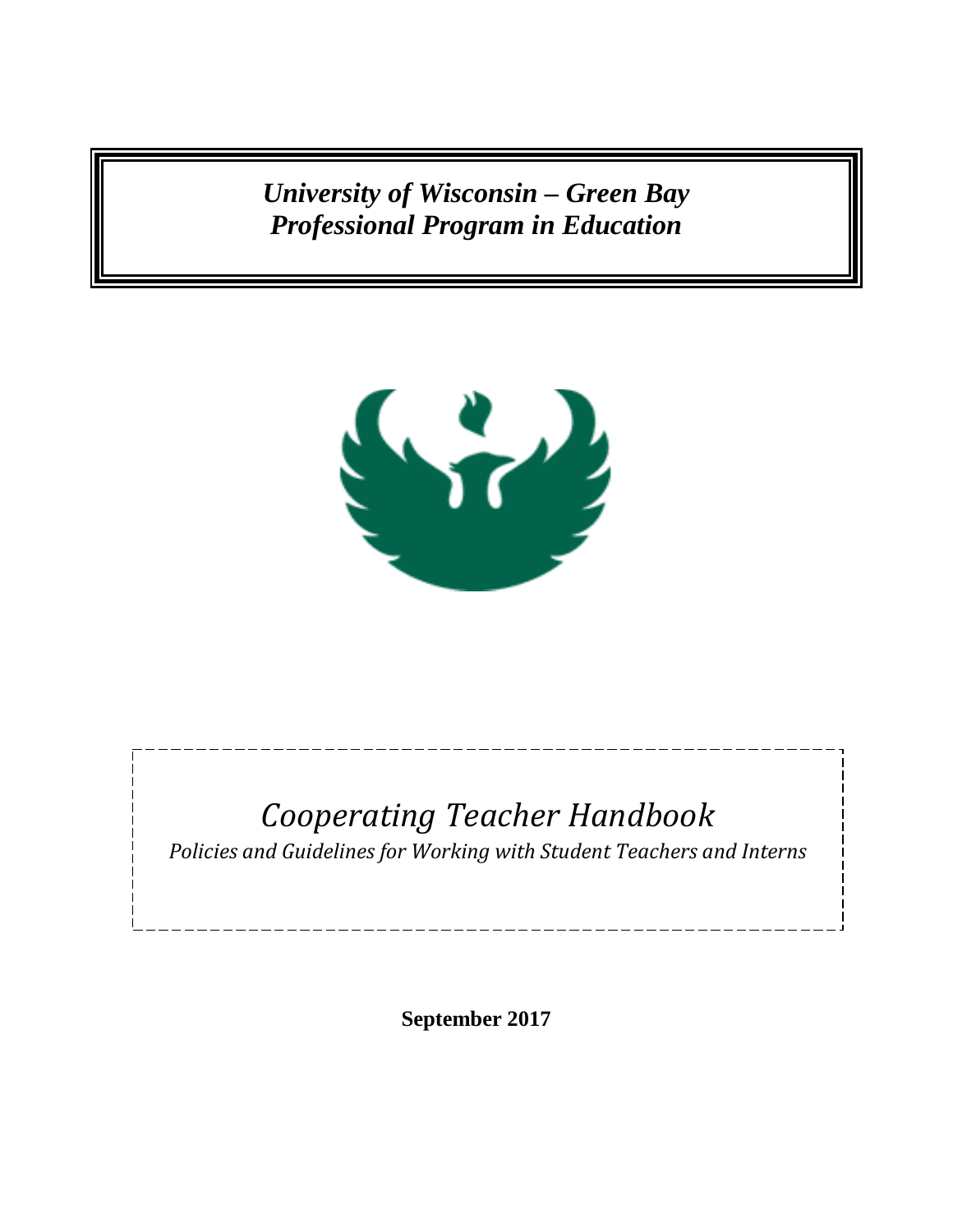## **Education Department Directory**

**Office: Wood Hall 430 Phone: (920) 465-2137 Fax: (920) 465-2232**

### Undergraduate Program

Mail: University of Wisconsin-Green Bay Professional Program in Education 2420 Nicolet Drive Green Bay, WI 54311-7001

| Chair:                                | Dr. Scott Ashmann      | 465-2137 |
|---------------------------------------|------------------------|----------|
| Academic Department Associate:        | Amy Bartelme           | 465-2566 |
| <b>University Services Associate:</b> | <b>Terra Wendtland</b> | 465-2137 |
| Admissions Advisor:                   | Jamie Tyrrell          | 465-2835 |
| <b>Student Teaching Coordinator:</b>  | <b>Jamie Tyrrell</b>   | 465-2835 |

## Professional Program in Education Faculty

| Scott Ashmann          | 465-2052 |
|------------------------|----------|
| Mary Gichobi           | 465-2973 |
| Tim Kaufman            | 465-2003 |
| Mark Kiehn             | 465-2057 |
| Steven Kimball         | 465-2964 |
| Art Lacey              | 465-2898 |
| Pao Lor                | 465-2426 |
| <b>Aurora Cortes</b>   | 465-2237 |
| <b>Christin DePouw</b> | 465-2149 |
| Karen Eckardt          | 465-2076 |

Department Faculty serves as advisors to Education students. Faculty advisors are assigned to students when the student has been fully admitted to the Education program.

## **Mission/Vision Statement of the UW-Green Bay Professional Program in Education**

The Professional Program in Education seeks to inspire and prepare future educators by cultivating knowledge, skills, and dispositions to improve the learning of students, nurturing a profound respect for the dignity and diversity of all learners, and guiding the development of critical thinking, reflective practice, and decision-making based on data. In keeping with this mission, the following integrated themes are evident in this course:

- A commitment to effective communication and ethical decision making
- Proficiency through performance based assessment
- Environments that promote inquiry as the basis the authentic learning
- The integration of technology
- A strong focus on content and pedagogy
- Clearly identified standards for practice and performance
- A shared vision of teaching excellence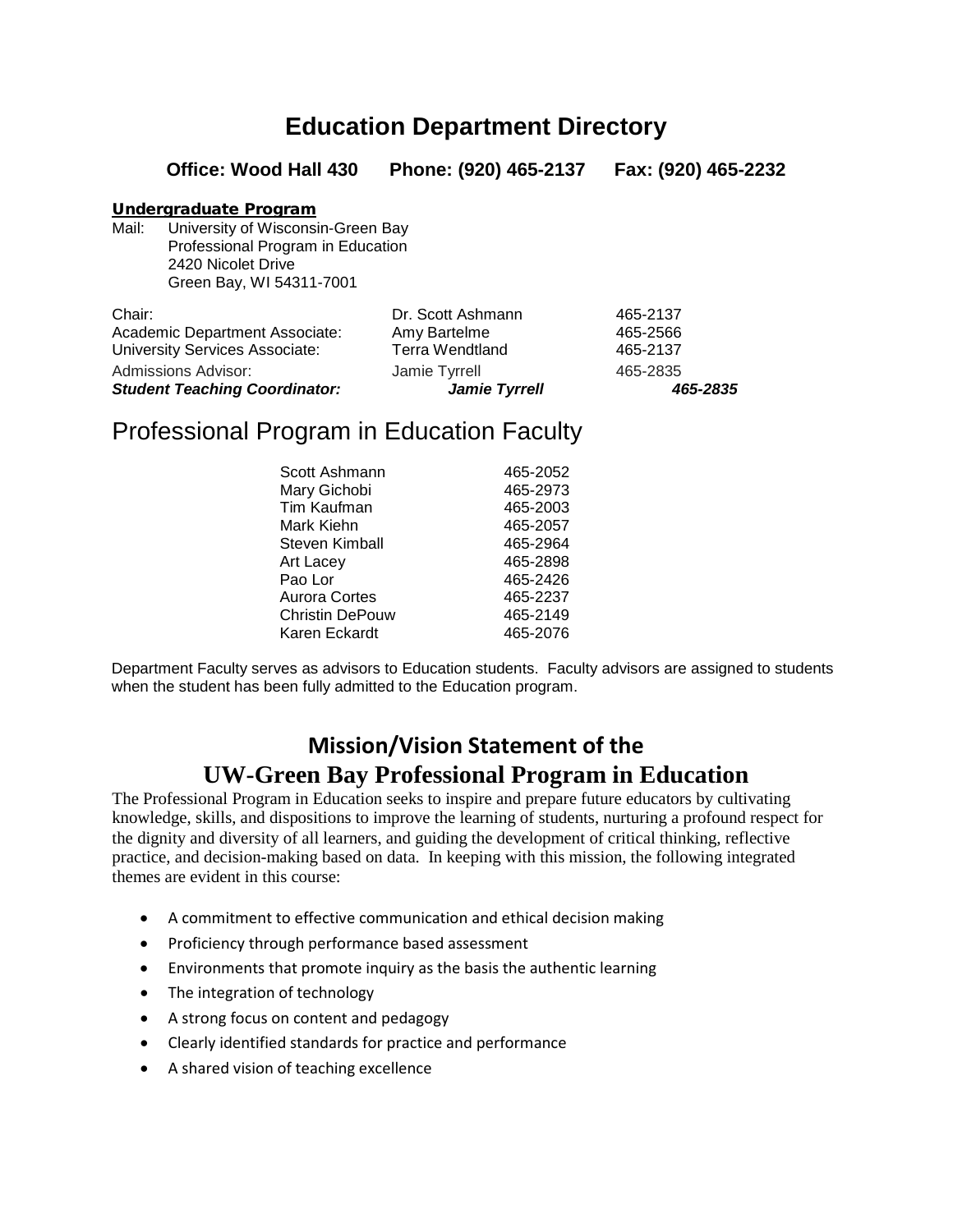## *Role of the Cooperating Teacher*

The cooperating teacher plays an extremely important role in the pre-service preparation of a student teacher or teaching intern. **The cooperating teacher serves as a role model and mentor in providing opportunities for the student teacher/intern to observe professional behavior**. The cooperating teacher also provides the day-to-day evaluation, guidance, and training necessary to becoming a successful teacher. The role includes helping the student teacher/intern explore ways to involve pupils actively in their learning. The cooperating teacher role includes

- providing guidance,
- offering suggestions,
- and evaluating performance.

The cooperating teacher role also includes

- $\checkmark$  carefully listening to the student teacher/intern in order to assist her /him in using past experiences and skills in improving learning for the pupils as well as for the student teacher/intern, and
- $\checkmark$  provides clarification and feedback to student teacher/intern questions.

The cooperating teacher is expected

- $\checkmark$  to guide the student teacher/intern in understanding school organization and in developing classroom routines,
- $\checkmark$  to assist by demonstrating lessons for teaching specific learning objectives including standards and benchmarks, and
- $\checkmark$  to provide appropriate materials and resources to enable the student teacher/intern to develop lessons appropriate to the pupils' needs.

The cooperating teacher helps the student/intern to become self-evaluative and also monitors the progress of the student teacher/intern. Assistance is provided to help her/him develop his/her own solutions to problems in the classroom. Empathetic listening and encouragement for the efforts of the student teacher/intern are required. Where needed, the cooperating teacher provides instruction in specific knowledge and skills necessary for successful job performances for the student teacher/intern. The cooperating teacher should also challenge the student teacher/intern to assess his/her own talents and special abilities and encourage and assist in improving or refining those talents and skills.

## *Responsibilities of the Cooperating Teacher*

Prior to the beginning of the student teaching/internship experience, the cooperating teacher and the student teacher/intern should meet to discuss when the student teacher/intern should report to the school, to obtain any textbook or materials necessary in preparing for the first class period and to become familiar with the various facilities available to the student, such as libraries and resource materials.

The cooperating teacher should select a time to explain the school's standard policies and procedures on such things as

- appropriate faculty dress,
- **P** proper channels of communication in the school,
- sites of faculty rest rooms,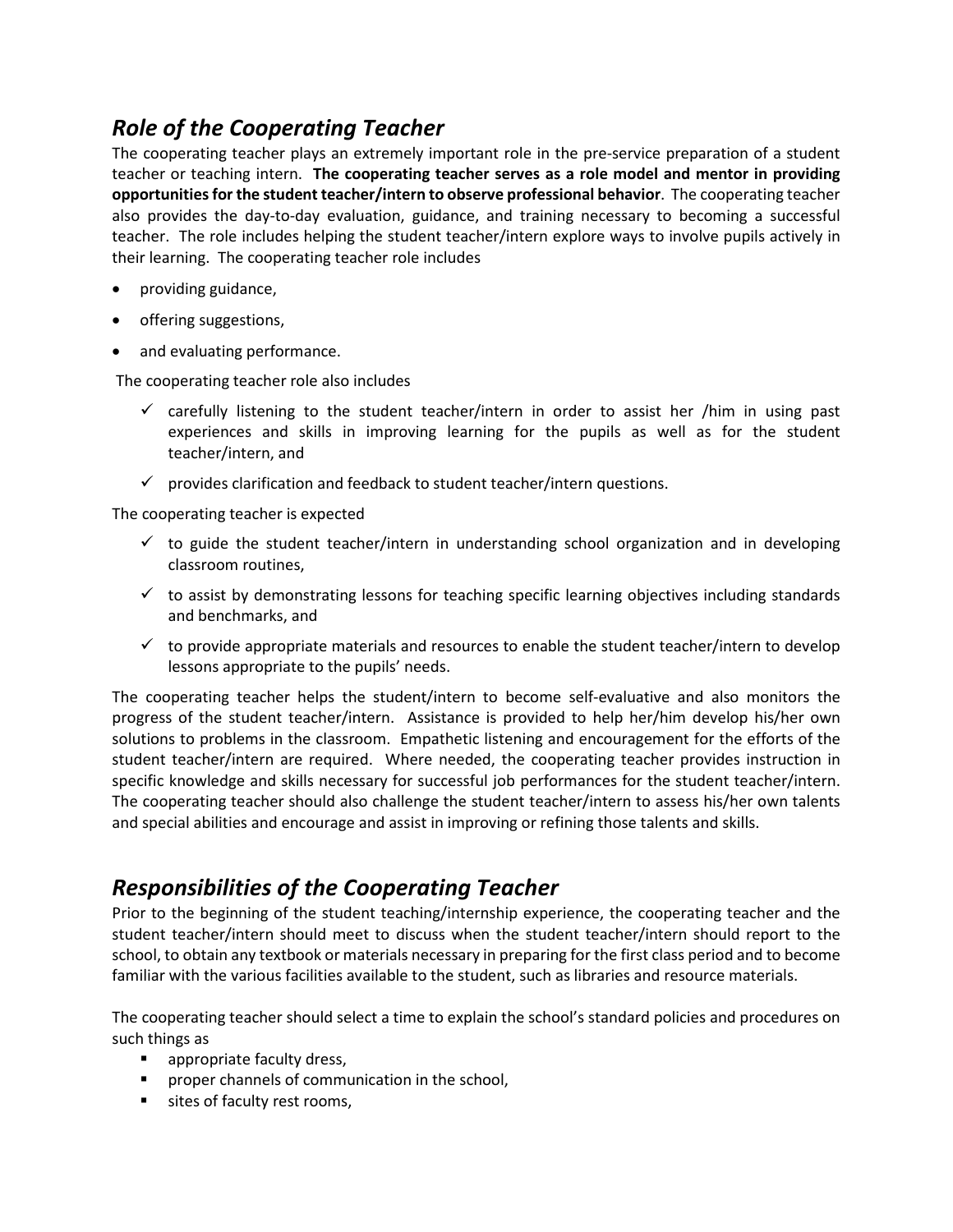- automobile parking areas and mailboxes, and
- **Part of proper fire and tornado drill procedures.**

Early in the assignment, the student teacher/intern should be made aware of

- acceptable and preferred classroom management practices,
- **special needs of individual students,**
- proper attendance recording procedures, and
- allowable student movement policies in the building.

Take time to acquaint the student teacher/intern with specific responsibilities and expectations.

The cooperating teacher is asked to explain his/her short-term and long-term teaching objectives, to provide information on the availability and procurement procedures for necessary print and non-print teaching resources for the classes in which the student teacher/intern will be involved. Whenever possible, copies of student handbooks, school policy handbooks, grade books and lesson plan books should be made available to the student teacher/intern. Make supplies, books, and equipment accessible.

The cooperating teacher is asked to introduce the student teacher/intern to the classes and to other faculty members. Accept and introduce the student teacher as a co-worker, fellow teacher, to the class and to other teachers in the school.

### *Observation*

Though the student teaching/internship experience is based on the fundamental principle that people learn by involvement, student teachers should have the opportunity for extensive observation. It is the student's responsibility to observe you as a role model and learn to gradually take responsibility for the operation of the classroom. By observing classes of the cooperating teacher and other exemplary instructors, student teachers will become familiar with the diversity of approaches and methods. In addition, they will become familiar with a variety of individual pupil behaviors, skills, and attitudes. These will assist the student teacher/intern to make a start toward developing a personal style adapted to his or her individual capabilities, needs and preferences. We strongly recommend that all student teachers/interns have the opportunity to visit and observe at least three (3) teachers in addition to their cooperating teacher. This should include, but not necessarily be limited to, observation in the different grade levels and/or subjects in which the student is preparing for certification.

### *Lesson Plans and Long-Range Planning*

Cooperating teachers should give particular attention to helping the student teacher/intern develop both effective long-range plans and daily lesson plans. While no specific format for the daily lesson plan is required by the University, it is recommended that the student teacher prepare comprehensive lesson plans for every lesson which he or she will teach. Such plans should include statements of specific objectives, methods of lesson introduction and motivation, instructional procedures, standards, benchmarks, activities, resource materials needed, and plans for evaluation of the lessons and the students. Lesson plans should always be available for review by the cooperating teacher and the university supervisor.

## *Evaluation of Pupil Learning*

Cooperating teachers and student teachers/interns should discuss appropriate methods of evaluating the oral and written work of students. The application of evaluation in the entire teaching-learning process,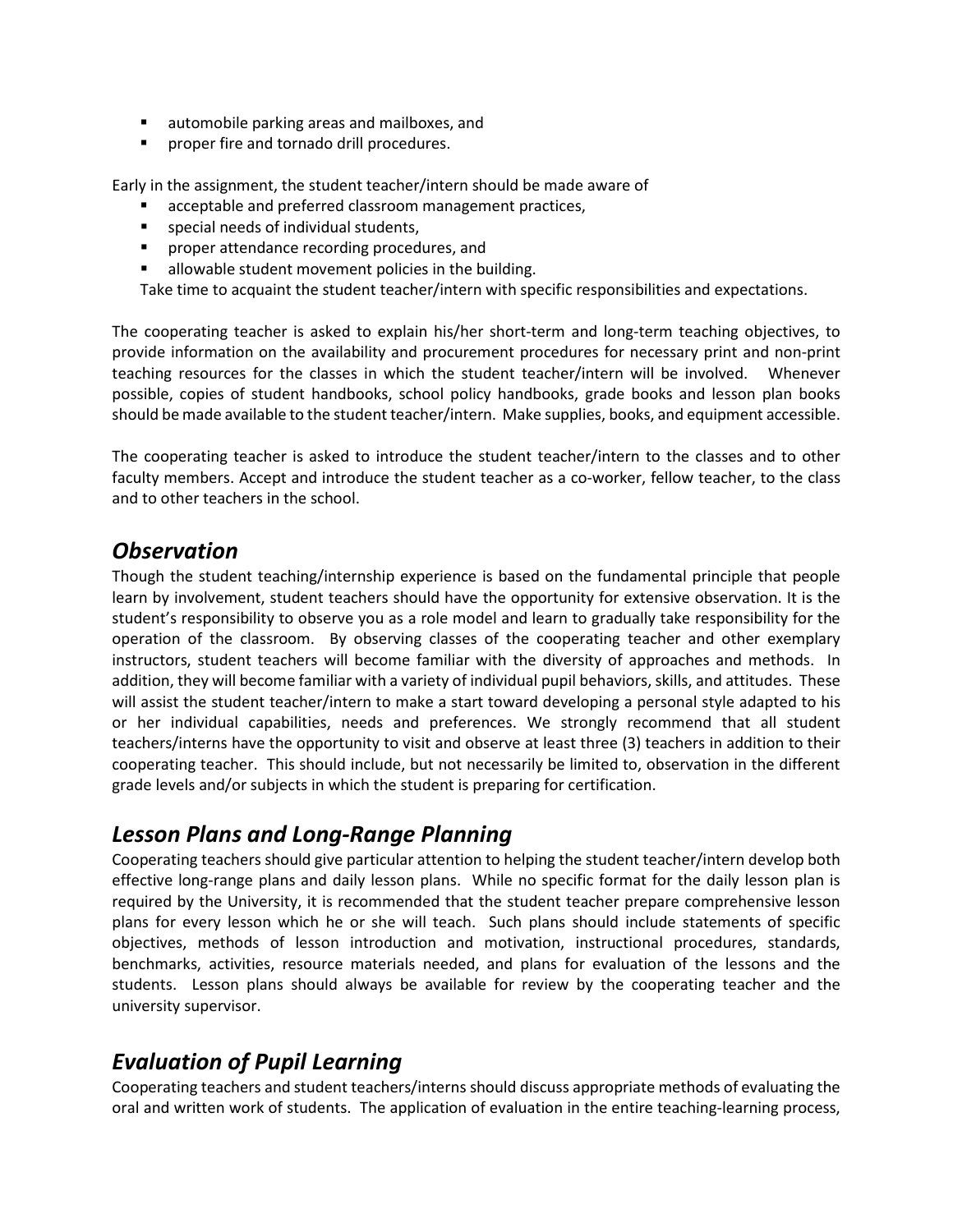including reading policies and procedures, should be discussed. Student teachers/interns should be given guidance in the development of classroom tests. It is important that student teachers/interns understand the relationship of testing to course objectives, materials, and learning activities. Other forms of evaluation, such as pupil conferences and projects, are alternatives that may be reviewed. Cooperating teachers should discuss the use and value of standardized achievement tests as well as other methods of assessment.

If, for any reason, you would like to request a change in the placement of the student teacher, please contact the Student Teaching Coordinator at 920-465-2835 or 920-465-2566 immediately. Placement changes requested by the student must be submitted in writing and be approved by the cooperating teacher and the principal.

## *Evaluation of Student Teacher/Intern's Teaching*

Regular evaluating and conferring relative to all aspects of a student teacher's or intern's teaching and observations are essential to the maximum professional development of the student teacher/intern. Evaluation of the student teacher should be based on the day-to-day growth of the individual's capability of becoming a competent beginning teacher rather than simply asking the question, "How well did I do?" Student teachers/interns should be encouraged and assisted in continuous self-evaluation throughout the semester. If the student teacher/intern does not solicit evaluative feedback each day from the cooperating teacher, the cooperating teacher should take the initiative and provide such daily feedback.

**Everyone understands that mistakes and errors are expected and that the student teaching/interning experience provides a laboratory setting for development and improvement of teaching competence by student teachers and teaching interns.**

## *The Evaluation Process*

In addition to the essential day-to-day evaluation, we believe that it is important to complete formal evaluations of the student teacher. The University of Wisconsin Green Bay requires a minimum of four written evaluations for each student teacher/intern, based upon classroom observation by the cooperating teacher and the university supervisor. The following evaluation forms will meet the minimum requirements for a **9-week** student teaching placement:

- 1. An *Interim (Mid-Term) Evaluation* of teaching performance (See Appendix);
- 2. A *Final Evaluation* of teaching performance;
- 3. The *Recommendation for Teacher Certification* form (See appendix B); and
- 4. The *Cooperating Teacher's Letter of Recommendation (Requested but optional)*.

The following evaluation forms will meet the minimum requirements for an **18-week** student teaching placement:

- 1. *Three Evaluations of teaching performance throughout the first 12-15 weeks* (See Appendix);
- 2. A *Final Evaluation* of teaching performance;
- 3. The *Recommendation for Teacher Certification* form (See appendix B); and
- 4. The *Cooperating Teacher's Letter of Recommendation (Requested but optional)*.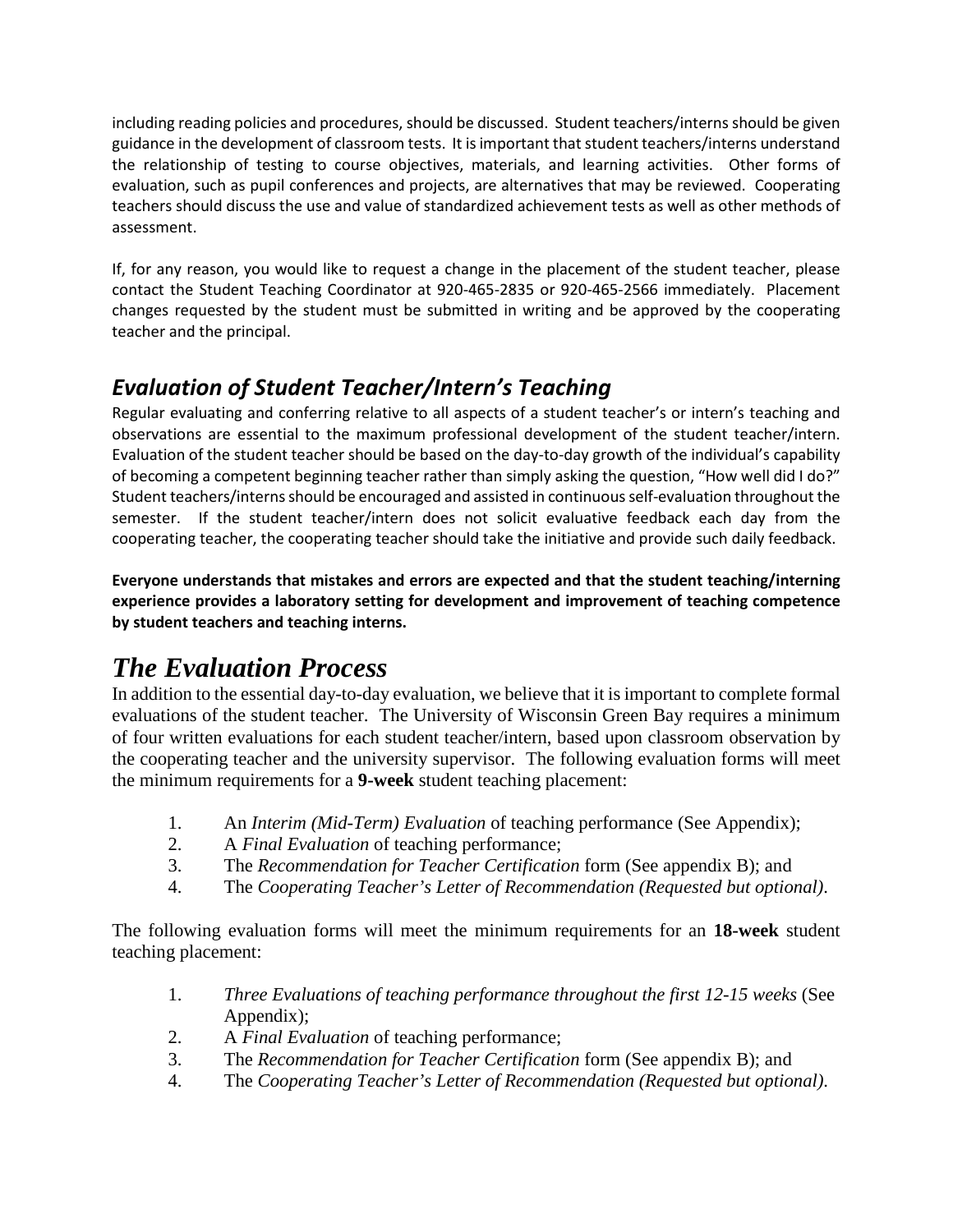**The main question to ask yourself is "Does this student teacher have the potential to become a successful teacher"?** Criteria for the evaluation of the student teacher's and intern's performance are in the areas of

- lesson preparation and planning,
- knowledge of subject matter,
- management of teaching processes,
- enthusiasm and initiative demonstrated in her/his teaching,
- the criterion of a positive learning atmosphere in the classroom,
- the motivation of pupils, his/her practices or classroom management and control,
- competence in human relations skills,
- professional attitudes,
- and their interactions with their pupils and with school staff members.

Such personal characteristics as emotional stability, adaptability and creativity, dependability and cooperation, communication and language skills, and voice quality, are also evaluated by the cooperating teacher.

Cooperating teachers are asked to complete the *Student Teaching Observation*/E*valuation Form*  and to send it to the UWGB Education Office. A final evaluation using the same form should be completed at or near the end of the student teacher's assignment. All evaluations and recommendations made by the cooperating teacher and the university supervisor should be reviewed with the student teacher. Instructions on returning evaluations are below.

After the Coordinator/Director of Clinical Experiences receives and reviews the evaluations written by both the student teacher's/intern's Cooperating Teacher(s) and the University Supervisor, the UWGB Education Office will place copies of all documents in the student's education file in the Education Office.

**It is very important that the student teacher/intern be aware of any problems (particularly those which would affect a certification recommendation) well before the end of the student teaching assignment.** It is recommended that the student teacher/intern make every effort to communicate effectively with his/her cooperating teacher(s) and that he/she informs the university supervisor before problems that might jeopardize a favorable certification recommendation become irreconcilable. The Coordinator/Director of Clinical Experiences should be appraised of major problems or issues as they arise. DO NOT wait to inform the student, university supervisor, or the Coordinator/Director of Clinical Experiences of a problem which will affect the deferral or denial of a recommendation for a teaching license. All parties to the student teaching experience have the responsibility to communicate often and honestly in an effort to assist the student teacher in becoming an effective educator.

At the conclusion of the student teaching assignment, the cooperating teacher will hold a final, culminating conference with the student. The "Final Evaluation" of the student teaching/interning performance report and the other formal evaluations should be discussed with the student teacher/intern at that conference. If desired, the cooperating teacher and/or student teacher/intern may request that the university supervisor also participate in this culminating conference.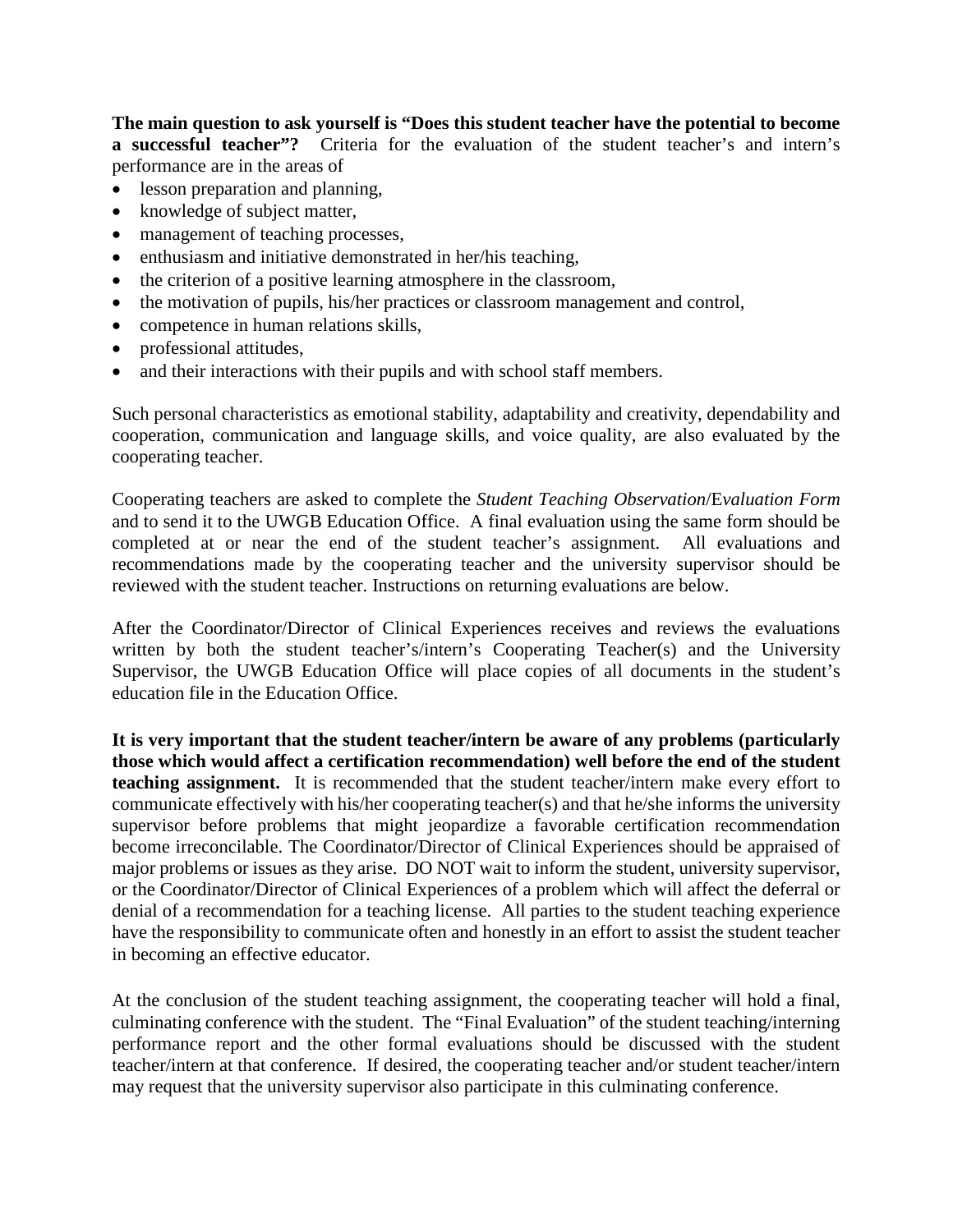As stated earlier, the cooperating teacher will forward the completed "Final Evaluation" of teaching performance, "Recommendation for Teacher Certification," and the written letter of evaluation to the Education Department Office. These may be mailed to the UWGB Education Office or submitted electronically (See instructions below). The final evaluation form(s) and the recommendation for teacher certification are placed in the student's file in the Education Office. Student teachers who are applying for teaching positions before completion of their student teaching assignment are advised to request an interim letter of recommendation from both the cooperating teacher and the university supervisor.

## *Evaluation Materials*

The evaluation forms and materials are offered electronically via the UWGB Education Website under the student teaching tab. There are numerous ways that cooperating teachers and/or supervisors may submit evaluations to the Education Office. Instructions for all available options are explained further in detail below. The student should always receive one copy of the evaluation for his or her personal records:

### **Paper Evaluation Process:**

- 1. Print, or save, the Evaluation Forms and Recommendation Forms at: [www.uwgb.edu/education](http://www.uwgb.edu/education)
- 2. Complete the evaluation either on paper or via a computer.
- 3. Mail, or email, the completed evaluation to Jamie Tyrrell, Professional Program in Education 2420 Nicolet Drive Green Bay, WI 54311, [\(frohtyrj@uwgb.edu\)](mailto:frohtyrj@uwgb.edu) by the suggested timeline dates.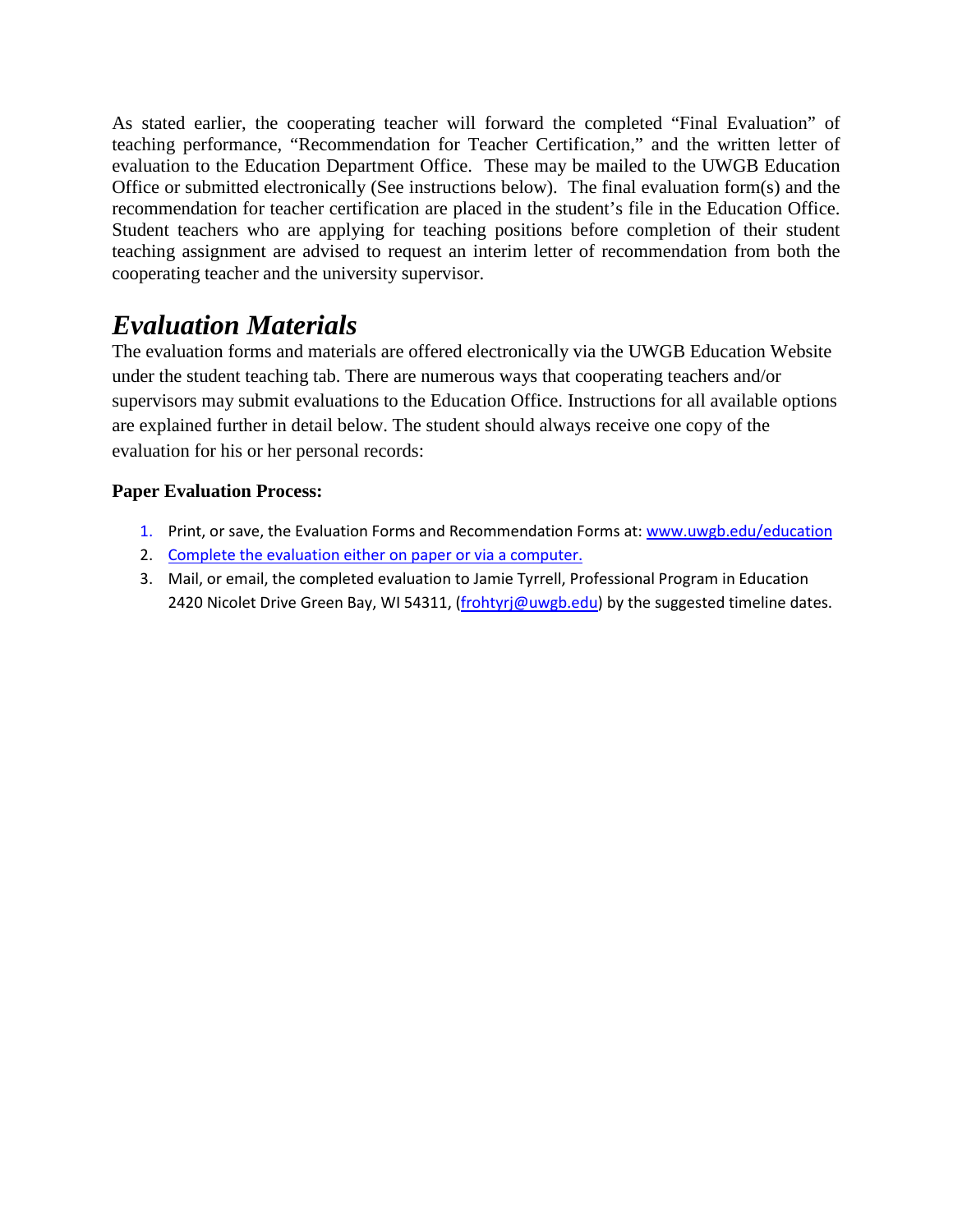### **Electronic Student Teacher Evaluation Tutorial**

The Student Teacher Evaluation can be accessed via the UWGB Education Website: <http://www.uwgb.edu/education/student-teaching/cooperating-teachers/>

The electronic Student Teacher Evaluation can also be accessed via this link: [http://uwgreenbay.qualtrics.com/jfe/form/SV\\_1NrnPEdTKQrF8PP](http://uwgreenbay.qualtrics.com/jfe/form/SV_1NrnPEdTKQrF8PP)

**Step 1**: Enter the password: **uwgb1** & click the green arrow



|   |                                         | (Please use component indicators to assist with scoring. Indicators are located on the paper version of the evaluation which can |   |   |
|---|-----------------------------------------|----------------------------------------------------------------------------------------------------------------------------------|---|---|
|   |                                         | be accessed on the UWGB Education Webpage)                                                                                       |   |   |
| 0 |                                         |                                                                                                                                  | 3 | 4 |
|   |                                         |                                                                                                                                  |   |   |
|   | 1.b Demonstrating Knowledge of Students |                                                                                                                                  |   |   |
|   | 1.c Setting Instruction Outcomes        |                                                                                                                                  |   |   |

**Step 2**: Using the Levels of Performance, slide the green dot for each of the components within each domain. *\*\*For more information on what is included in each domain, please refer to the paper evaluation located in the Cooperating Teacher Handbook, which has been posted on the UWGB Education Website.*

**Step 3**: Enter your email address in the last box. This is to ensure that you receive a copy of the evaluation. Once you receive a copy, please forward the email to your student teacher. *NOTES*:

- Sometimes the evaluation email is sent to your spam folder, so please check your spam folder as well.
- The evaluation is automatically submitted to the University when the green arrow button is clicked.

| Email address of Evaluator (Evaluator will receive a copy of this evaluation via email): |  |  |  |
|------------------------------------------------------------------------------------------|--|--|--|
|                                                                                          |  |  |  |
|                                                                                          |  |  |  |
|                                                                                          |  |  |  |
|                                                                                          |  |  |  |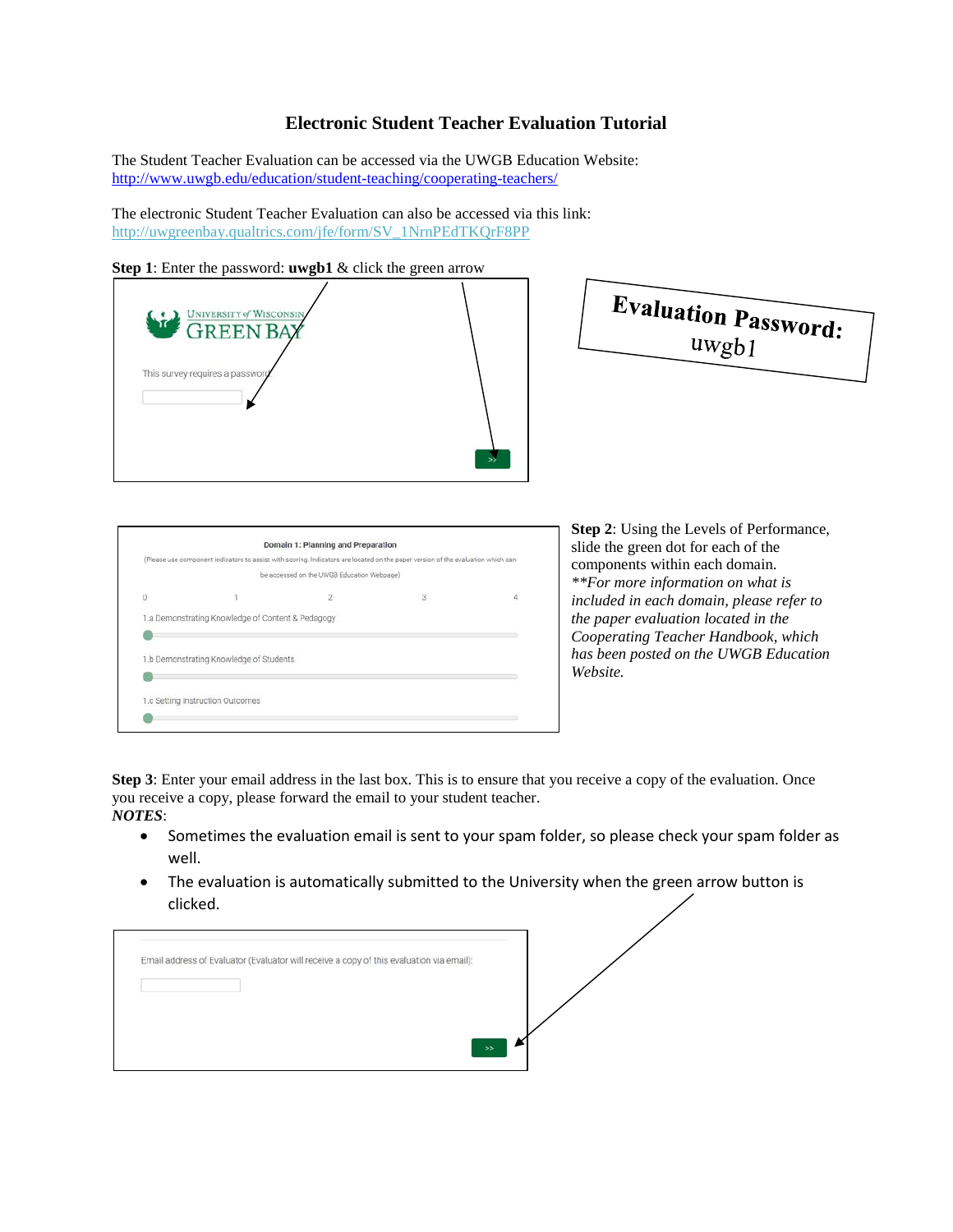## *Grading*

Grading of student teaching/interning at UWGB is on a pass-no credit basis. The cooperating teacher, in consultation with the University Supervisor, will recommend that certification be granted, deferred, or denied. Normally, this recommendation will be made at the conclusion of the scheduled student teaching assignment.

If the cooperating teacher(s) decides that a student does not merit recommendation for certification at the completion of his/her student teaching assignment but is of the opinion that the student teacher/intern has demonstrated enough progress that an extension of the student teaching/interning assignment or the completion of another assignment would likely provide sufficient opportunity for the desired additional experience and professional growth, the student teacher or intern will be permitted to enroll in a second student teaching assignment in a subsequent semester, if that is his/her desire. When a recommendation is made that certification be **deferred**, the cooperating teacher is asked to recommend any conditions which should be met before the student should be allowed to become licensed. Usually, cooperating teachers who recommend that certification be deferred, also recommend a second student teaching assignment in a subsequent semester. If the cooperating teacher(s) indicates that the student should be **denied** certification, the student's overall performance is evaluated and may not be given an opportunity to undertake further student teaching, and he/she will not receive a recommendation for a teaching license from the Certification Officer at UWGB.

## *Timelines for Student Teaching*

Student teaching is the final supervised field experience for students seeking teacher certification. Learning to teach is a gradual process which includes observing teachers, preparing lesson plans and classroom activities, implementing the prepared lessons, assessing students, and assessing the performance of the student teacher to provide feedback for improvement. To make the student teaching experience as beneficial as possible, we suggest the following timeline as a GUIDE to assist you in your student teaching planning. While this timeline is provided as a guide, students may feel ready to accept more responsibility sooner. This is a mutual decision between the cooperating teacher and the student teacher. It should be noted, however, that the student teacher cannot fill in as a substitute teacher. The student teacher should be providing assistance to the classroom teacher while learning the role and responsibilities of the classroom teacher.

| Week 1 | Become acquainted with the school, staff, and students. Meet the teachers and                  |  |  |  |  |
|--------|------------------------------------------------------------------------------------------------|--|--|--|--|
|        | administrators. Begin attending school activities include staff, unit, and committee meetings  |  |  |  |  |
|        | as well as PTO meetings and student activities. Learn the students' names and classroom        |  |  |  |  |
|        | procedures. Begin planning and preparing for one class. Discuss lesson planning with the       |  |  |  |  |
|        | cooperating teacher. Observe the cooperating teacher and assist in daily teacher tasks such as |  |  |  |  |
|        | grading papers.                                                                                |  |  |  |  |
| Week 2 | Develop and implement lesson plans in one class period. Assist with planning all other         |  |  |  |  |
|        | classes. Assist the cooperating teacher with daily duties. Assist with one-on-one instruction  |  |  |  |  |
|        | and small group instruction.                                                                   |  |  |  |  |
| Week 3 | Completely take responsibility for one or two more class periods a day. Cooperatively plan     |  |  |  |  |
|        | and teach a second period with your cooperating teacher. With guidance from the                |  |  |  |  |
|        | cooperating, develop your own teacher-made tests and worksheets.                               |  |  |  |  |
| Week 4 | Begin teaching two or more class periods a day adjusting the teaching load as the cooperating  |  |  |  |  |
|        | teacher feels it is appropriate. Develop and implement plans for lead teaching as appropriate. |  |  |  |  |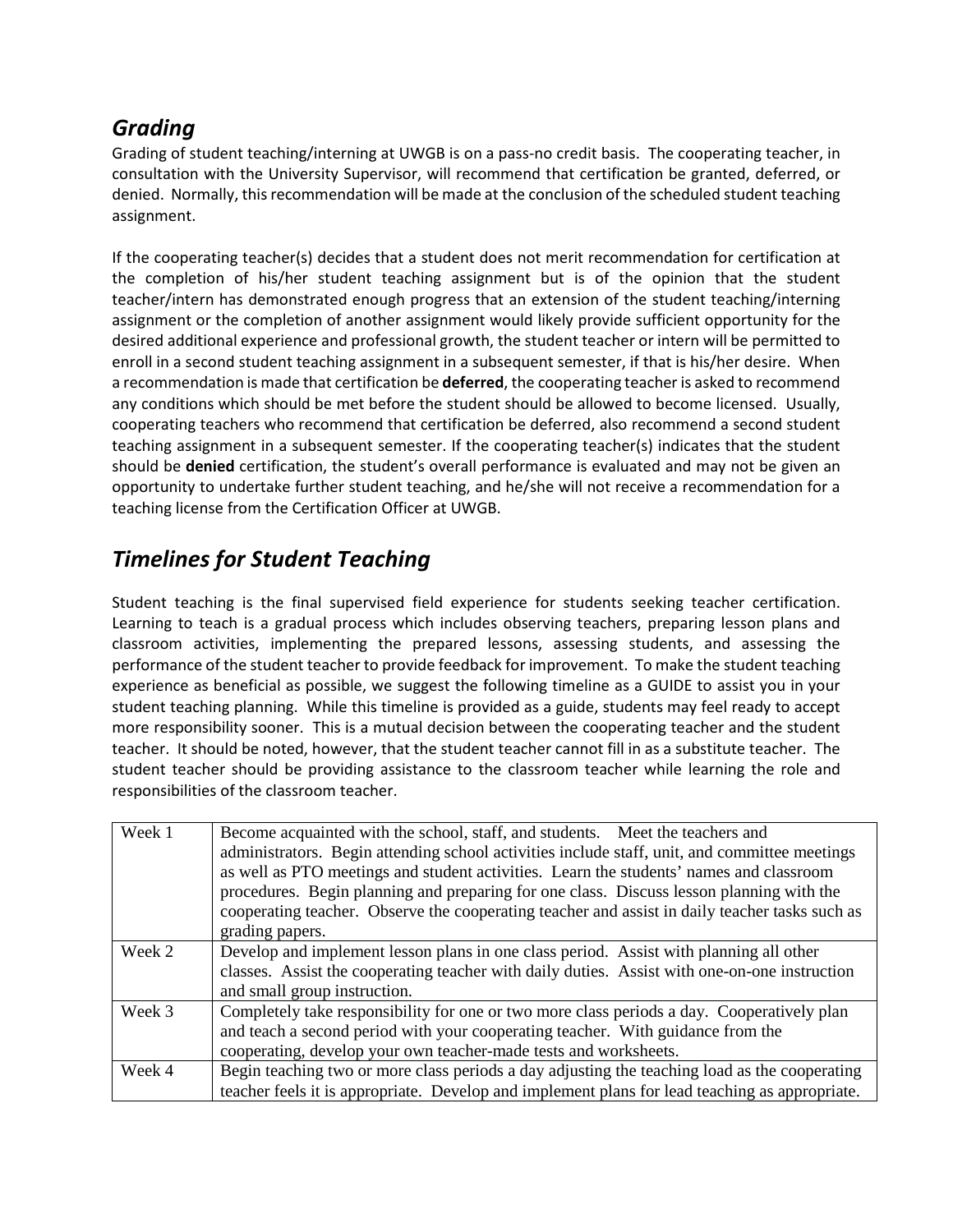|                                                                                            | Complete a self-assessment. Prepare for and complete evaluation with your cooperating          |  |  |  |
|--------------------------------------------------------------------------------------------|------------------------------------------------------------------------------------------------|--|--|--|
|                                                                                            | teacher and university supervisor.                                                             |  |  |  |
| Week 5                                                                                     | Begin lead teaching all classes if schedule has not already been adjusted. Prepare grades for  |  |  |  |
|                                                                                            | students.                                                                                      |  |  |  |
| Week 6                                                                                     | Continue teaching all classes as recommended by the cooperating teacher. Observe another       |  |  |  |
|                                                                                            | teacher when schedule permits.                                                                 |  |  |  |
| Week 7                                                                                     | Continue teaching all classes as recommended by the cooperating teacher. Continue              |  |  |  |
|                                                                                            | cooperative planning and observations of other teachers as time permits.                       |  |  |  |
| Week 8                                                                                     | Reduce teaching load by one or two class periods a day; continue cooperative planning and      |  |  |  |
|                                                                                            | observations. Prepare for final evaluation. Complete a self-assessment.                        |  |  |  |
| Week 9                                                                                     | Prepare for and complete final evaluation with your cooperating teacher and university         |  |  |  |
|                                                                                            | supervisor. At cooperating teacher's direction, reduce teaching load to permit cooperating     |  |  |  |
|                                                                                            | teacher to assume control of classroom. Resume role as an observer and assistant to your       |  |  |  |
| cooperating teacher. Continue to grade papers and assist teacher in small group or one-on- |                                                                                                |  |  |  |
|                                                                                            | one instruction. Return all classroom materials to the cooperating teacher. NOTE: Student      |  |  |  |
|                                                                                            | teachers are expected to be involved at school through the end of the quarter and the semester |  |  |  |
|                                                                                            | or the end of the school year. The actual number of weeks in either placement may vary due     |  |  |  |
|                                                                                            | to trimester schedules in some schools. If there are questions, please contact the Student     |  |  |  |
|                                                                                            | Teaching Coordinator at UWGB at 920-465-2566.                                                  |  |  |  |

By Wisconsin State Statute 118.19(3)(a), "each student in the program is required to completed student teaching consisting of full days for a full semester following the daily schedule and semester calendar of the cooperating school."

## **18 Week Student Teaching Timeline Options**

| <b>Option 1:</b> |                                                                                                |  |  |  |  |
|------------------|------------------------------------------------------------------------------------------------|--|--|--|--|
| Weeks            | Become acquainted with the school, staff, and students. Meet the teachers and                  |  |  |  |  |
| 1 & 2            | administrators. Begin attending school activities include staff, unit, and committee meetings  |  |  |  |  |
|                  | as well as PTO meetings and student activities. Learn the students' names and classroom        |  |  |  |  |
|                  | procedures. Begin planning and preparing for one class. Discuss lesson planning with the       |  |  |  |  |
|                  | cooperating teacher. Observe the cooperating teacher and assist in daily teacher tasks such as |  |  |  |  |
|                  | grading papers.                                                                                |  |  |  |  |
| Week             | Develop and implement lesson plans in one class period. Assist with planning all other         |  |  |  |  |
| 3 & 4            | classes. Assist the cooperating teacher with daily duties. Assist with one-on-one instruction  |  |  |  |  |
|                  | and small group instruction.                                                                   |  |  |  |  |
| Week             | Completely take responsibility for one or two more class periods a day. Cooperatively plan     |  |  |  |  |
| 5 & 6            | and teach a second period with your cooperating teacher. With guidance from the                |  |  |  |  |
|                  | cooperating, develop your own teacher-made tests and worksheets. Prepare for and               |  |  |  |  |
|                  | complete evaluation with your cooperating teacher and university supervisor.                   |  |  |  |  |
| Week             | Begin teaching two or more class periods a day adjusting the teaching load as the cooperating  |  |  |  |  |
| 7 & 8            | teacher feels it is appropriate. Develop and implement plans for lead teaching as appropriate. |  |  |  |  |
|                  | Complete a self-assessment. Prepare for and complete evaluation with your cooperating          |  |  |  |  |
|                  | teacher and university supervisor.                                                             |  |  |  |  |
| Week             | Begin lead teaching all classes if schedule has not already been adjusted. Prepare grades for  |  |  |  |  |
| 9 & 10           | students.                                                                                      |  |  |  |  |
| Week             | Continue teaching all classes as recommended by the cooperating teacher. Observe another       |  |  |  |  |
| 11 & 12          | teacher when schedule permits. Prepare for and complete evaluation with your                   |  |  |  |  |
|                  | cooperating teacher and university supervisor.                                                 |  |  |  |  |
| Week             | Continue teaching all classes as recommended by the cooperating teacher. Continue              |  |  |  |  |
| 13 & 14          | cooperative planning and observations of other teachers as time permits.                       |  |  |  |  |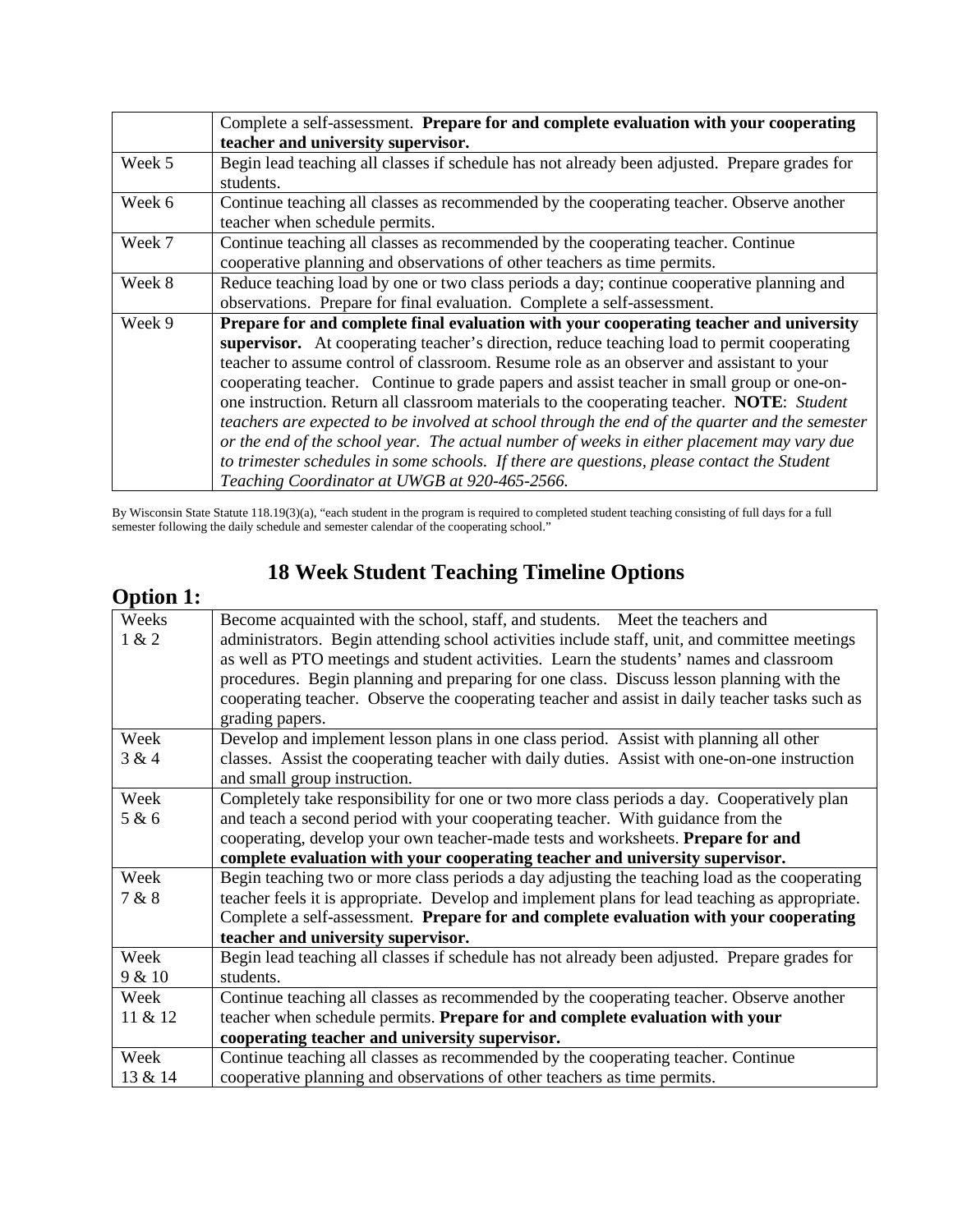| Week    | Reduce teaching load by one or two class periods a day; continue cooperative planning and      |
|---------|------------------------------------------------------------------------------------------------|
| 15 & 16 | observations. Prepare for final evaluation. Complete a self-assessment.                        |
| Week    | Prepare for and complete final evaluation with your cooperating teacher and university         |
| 17 & 18 | supervisor. At cooperating teacher's direction, reduce teaching load to permit cooperating     |
|         | teacher to assume control of classroom. Resume role as an observer and assistant to your       |
|         | cooperating teacher. Continue to grade papers and assist teacher in small group or one-on-     |
|         | one instruction. Return all classroom materials to the cooperating teacher. NOTE: Student      |
|         | teachers are expected to be involved at school through the end of the quarter and the semester |
|         | or the end of the school year. The actual number of weeks in either placement may vary due     |
|         | to trimester schedules in some schools. If there are questions, please contact the Student     |
|         | Teaching Coordinator at UWGB at 920-465-2835.                                                  |

## **Option 2: Complete two 9-week cycles following the 9-week timeline above**

## **Option 3:**

| Week 1  | Become acquainted with the school, staff, and students. Meet the teachers and<br>administrators. Begin attending school activities include staff, unit, and committee meetings<br>as well as PTO meetings and student activities. Learn the students' names and classroom |  |  |  |  |
|---------|---------------------------------------------------------------------------------------------------------------------------------------------------------------------------------------------------------------------------------------------------------------------------|--|--|--|--|
|         | procedures. Begin planning and preparing for one class. Discuss lesson planning with the<br>cooperating teacher. Observe the cooperating teacher and assist in daily teacher tasks such as<br>grading papers.                                                             |  |  |  |  |
| Week 2  | Develop and implement lesson plans in one class period. Assist with planning all other                                                                                                                                                                                    |  |  |  |  |
|         | classes. Assist the cooperating teacher with daily duties. Assist with one-on-one instruction<br>and small group instruction.                                                                                                                                             |  |  |  |  |
| Week 3  | Completely take responsibility for one or two more class periods a day. Cooperatively plan                                                                                                                                                                                |  |  |  |  |
|         | and teach a second period with your cooperating teacher. With guidance from the<br>cooperating, develop your own teacher-made tests and worksheets.                                                                                                                       |  |  |  |  |
| Week 4  | Begin teaching two or more class periods a day adjusting the teaching load as the cooperating                                                                                                                                                                             |  |  |  |  |
|         | teacher feels it is appropriate. Develop and implement plans for lead teaching as appropriate.                                                                                                                                                                            |  |  |  |  |
|         | Complete a self-assessment. Prepare for and complete evaluation with your cooperating                                                                                                                                                                                     |  |  |  |  |
|         | teacher and university supervisor.                                                                                                                                                                                                                                        |  |  |  |  |
| Week 5  | Begin lead teaching all classes if schedule has not already been adjusted. Prepare grades for                                                                                                                                                                             |  |  |  |  |
|         | students.                                                                                                                                                                                                                                                                 |  |  |  |  |
| Week 6  | Continue teaching all classes as recommended by the cooperating teacher. Observe another<br>teacher when schedule permits.                                                                                                                                                |  |  |  |  |
| Week 7  | Continue teaching all classes as recommended by the cooperating teacher. Continue<br>cooperative planning and observations of other teachers as time permits.                                                                                                             |  |  |  |  |
| Week 8  | Reduce teaching load by one or two class periods a day; continue cooperative planning and<br>observations. Prepare for final evaluation. Complete a self-assessment.                                                                                                      |  |  |  |  |
| Week 9  | Prepare for and complete evaluation with your cooperating teacher and university                                                                                                                                                                                          |  |  |  |  |
|         | supervisor. At cooperating teacher's direction, reduce teaching load to permit cooperating                                                                                                                                                                                |  |  |  |  |
|         | teacher to assume control of classroom. Resume role as an observer and assistant to your                                                                                                                                                                                  |  |  |  |  |
|         | cooperating teacher. Continue to grade papers and assist teacher in small group or one-on-                                                                                                                                                                                |  |  |  |  |
|         | one instruction. Return all classroom materials to the cooperating teacher.                                                                                                                                                                                               |  |  |  |  |
| Weeks   | (a) Cooperating Teacher & Student Teacher Team Teach for remainder of placement<br>-or-                                                                                                                                                                                   |  |  |  |  |
| $10-18$ | (b) Develop a personalized schedule that works best for students, cooperating teacher and<br>student teacher                                                                                                                                                              |  |  |  |  |
|         | Prepare for and complete two more evaluations with your cooperating teacher and                                                                                                                                                                                           |  |  |  |  |
|         | university supervisor throughout the remainder of student teaching.                                                                                                                                                                                                       |  |  |  |  |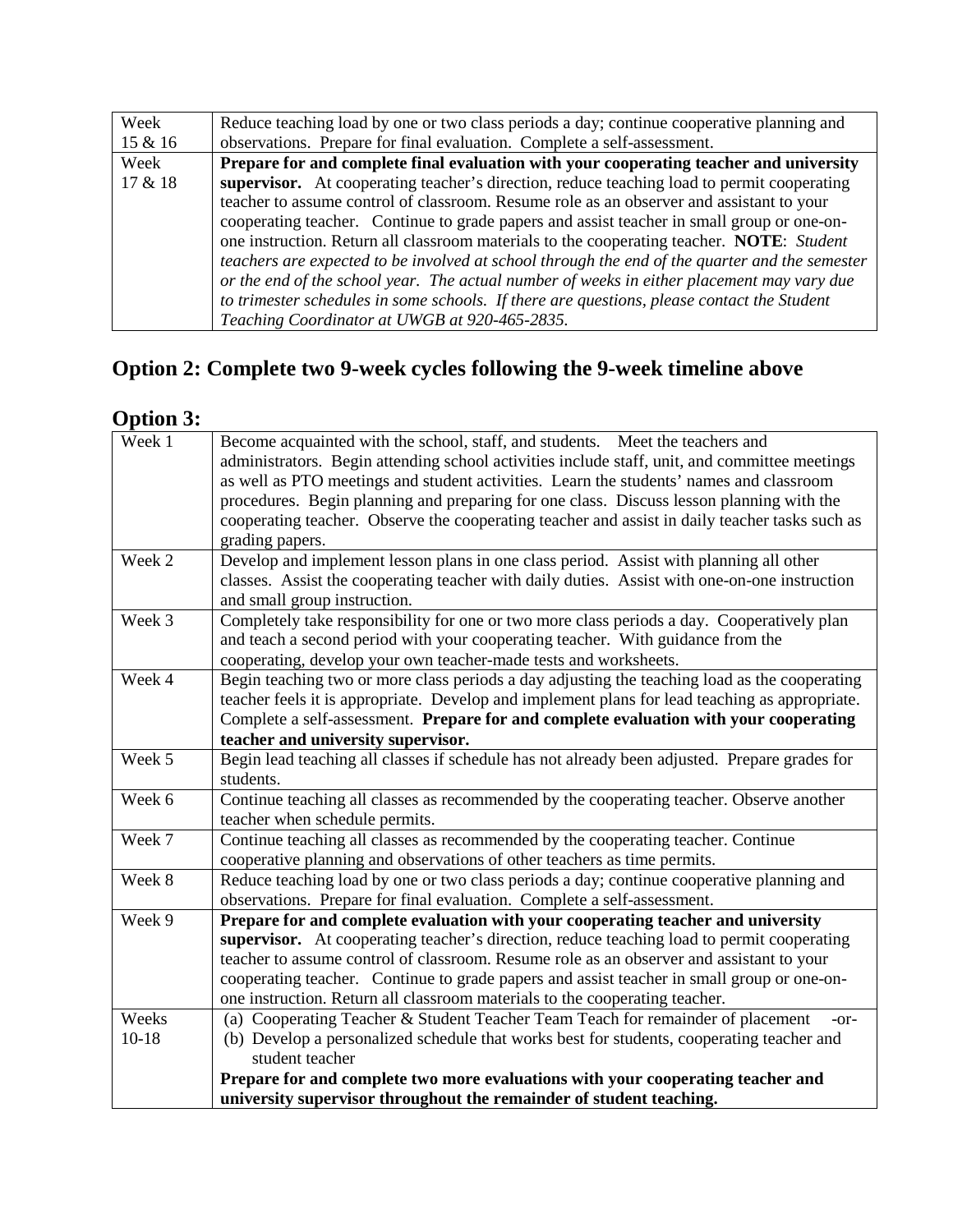### *The University Supervisor*

The primary role of the university supervisor is to be a second party in the observation and evaluation of the student teacher/intern and to provide professional input to the cooperating teacher and to the student teacher during the experience. Many university supervisors are full-time faculty members; however, they may be ad hoc faculty members with teaching and supervisory experience and expertise in instruction at the grade levels and/or subject areas of the student teacher/intern's assignment. The university supervisor's role is to supervise the student teacher and evaluate their performance. It is not his/her responsibility to evaluate the cooperating teacher nor to change the cooperating teacher's classroom.

## *Requirements*

The university supervisor will make a minimum of four classroom visits (2 per quarter) of at least one hour in length to observe the teaching of each student teacher or teaching intern. For each student teacher or intern, the university supervisor will

- confer a minimum of two times with both the cooperating teacher and the student teacher present at the conference during the semester.
- attempt to have a three-way conference involving her/himself, the cooperating teacher, and the student teacher or intern before or after **each observational** visit, but responsibilities and time constraints on all of the parties involved may make such a three-way conference impossible on some observational visits.

## *Responsibilities*

It is the responsibility of the university supervisor

- to become acquainted with the cooperating teacher(s) of each student teacher/intern under his/her supervision, and
- to work cooperatively with the cooperating teacher(s) in promoting the student teacher's or intern's continuous growth as a professional educator.

The university supervisor should objectively evaluate the strengths and weaknesses of each student teacher/intern and counsel with the student teacher/intern and cooperating teacher(s) as needed. The primary function of this consulting with student teachers/interns and cooperating teachers is to help plan experiences that will lead to any needed improvements in the teaching performance of the student teachers/interns. The university supervisor also has the responsibility

- to write letters of recommendation, based on her/his observations of classroom performance,
- to evaluate the overall performance of the student teachers,
- to become familiar with the pre-student teaching preparation of his/her student teachers/interns and with the programs of the cooperating schools and cooperating teachers,
- and to share a responsibility with cooperating teachers, student teachers/interns and others in assisting the university in identifying areas of needed improvement in the pre-service education programs of the university and in helping to improve those programs.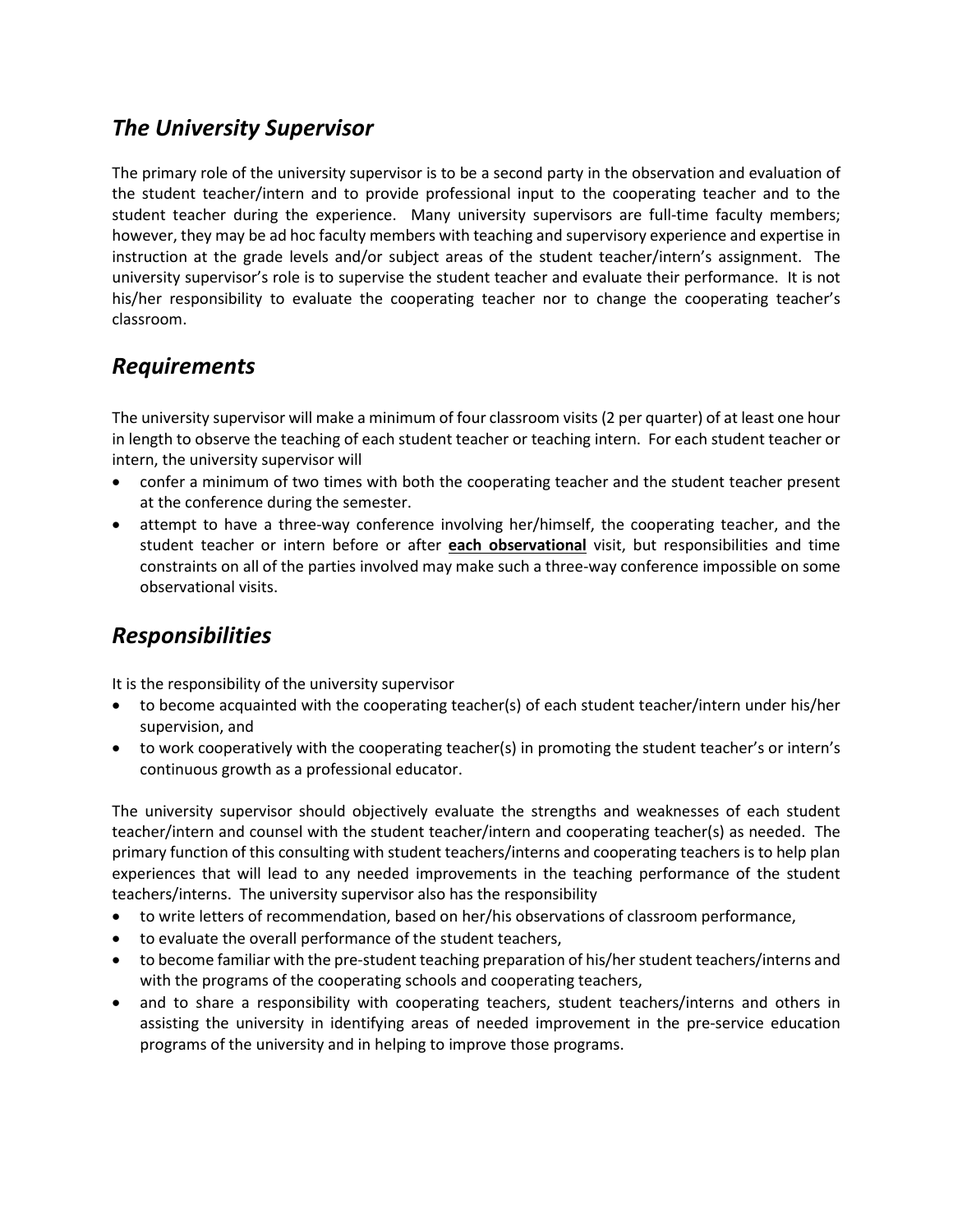## *A Final Word*

In addition to making periodic visits, the university supervisor is available for consultation as needed throughout the student teaching experience. Whenever any problems or difficulties arise, cooperating teachers and student teachers/interns are urged to contact the university supervisor or the Coordinator/Director of Clinical Experiences in Education without delay. Experience has shown that many serious problems can be averted through early consultation and discussion. In the event of questions or problems, please call the Education Department office at (920) 465-2835.

## *Policy Statement Concerning Student Teaching Clinical Experiences Expectations*

Under the policies and guidelines of the Professional Program in Education, students participating in the student teaching clinical experience in schools and other professional settings at all times are to display appropriate conduct. Included in this behavior is:

- Wearing proper attire (blue jeans are not to be worn to your assignments)
- Hats are also not appropriate professional attire in the classroom.
- T-shirts with slogans encouraging political or antisocial behavior of any kind are not to be worn. (This includes commercial endorsements of various products.)

Further, as a student teacher, you are not to serve as a **substitute teacher.** Substitute teaching is not recognized as student teaching and does not fulfill the University requirement for student teaching.

While working in the school settings, you should have no physical contact with classroom students. All discipline and/or behavioral control and restrain are to be administered by the regular classroom teacher. During any physical altercations, you are not to physically put your hands or body upon a student, unless there is physical harm possible to another student and/or yourself. Even in such a case, you are to restrain, not attack, the offending individual. You can and must verbally tell students to **"STOP"** any and all physical altercations. Also remember that in all incidents, if you are the lone adult authority present, please send a student to the office for immediate assistance.

\*Note: Students should check with the main office of each school in which they participated to get the official policy for the school district concerning student behavior and proper policy in dealing with such incidents.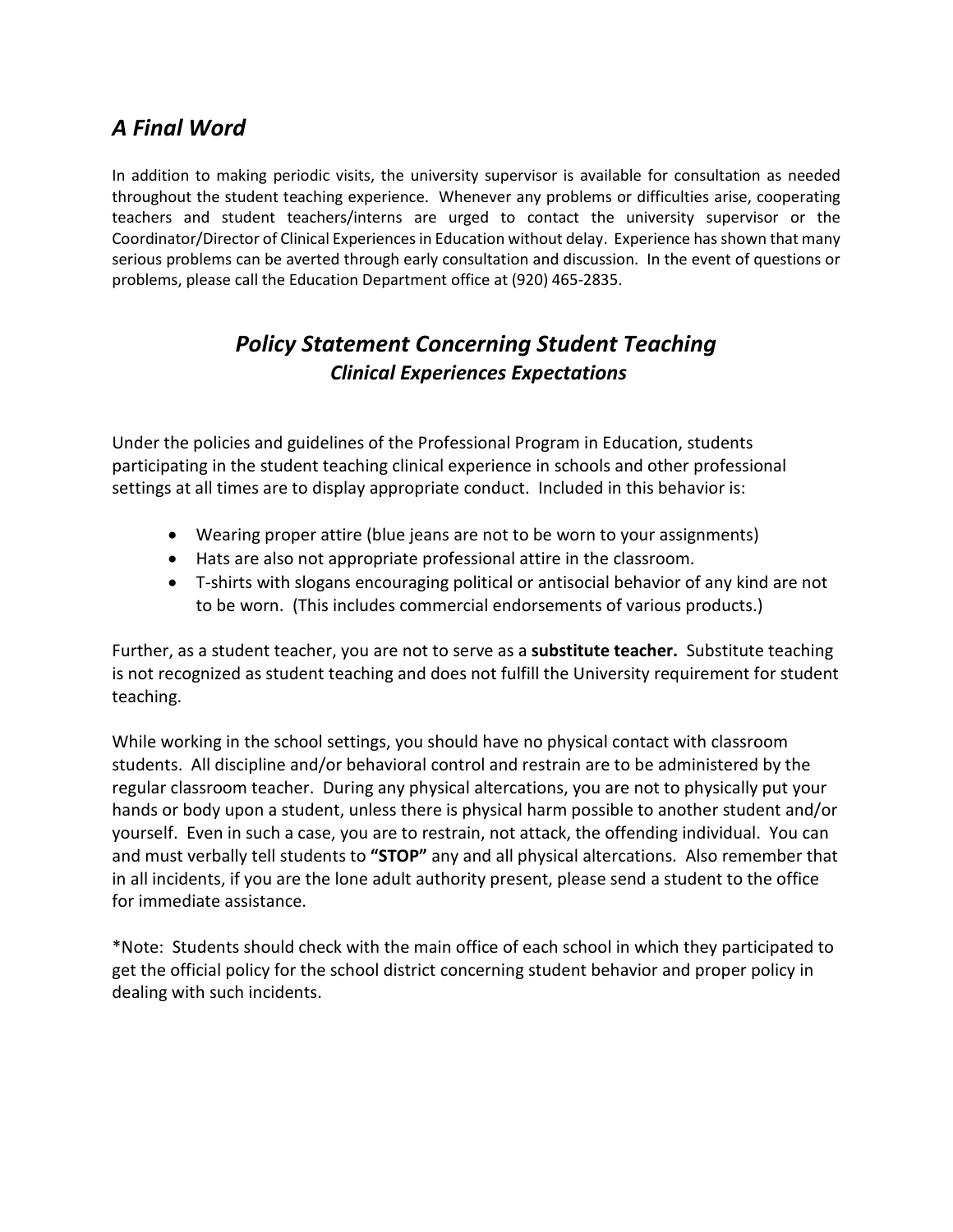**Appendix A: Student Teacher Evaluation**



### **Professional Program in Education**

Student Teacher Evaluation

| <b>Student Teacher:</b> | School: |              |
|-------------------------|---------|--------------|
|                         |         |              |
|                         |         |              |
| Evaluator:              | Date:   | Grade Level: |
|                         |         |              |
|                         |         |              |

## **Levels of Performance**

| $1 =$ Unsatisfactory                                                                                                                                                       | $2 = Basic$                                                                                                                                                                             | $3 =$ Proficient                                                                                                                                                                                                          | $4 = Distinguished$                                                                                                                                                                                                                                                                      |
|----------------------------------------------------------------------------------------------------------------------------------------------------------------------------|-----------------------------------------------------------------------------------------------------------------------------------------------------------------------------------------|---------------------------------------------------------------------------------------------------------------------------------------------------------------------------------------------------------------------------|------------------------------------------------------------------------------------------------------------------------------------------------------------------------------------------------------------------------------------------------------------------------------------------|
| Refers to teaching that<br>does not convey<br>understanding of the<br>concepts underlying the<br>component. This level of<br>performance is doing<br>harm in the classroom | Refers to teaching that<br>has the necessary<br>knowledge and skills to be<br>effective, but its<br>application is inconsistent<br>(perhaps due to recently<br>entering the profession) | Refers to successful,<br>professional practice. The<br>teacher consistently<br>teachers at a proficient<br>level. It would be<br>expected that most<br>experienced teachers<br>would frequently perform<br>at this level. | Refers to professional<br>teaching that involves<br>students in innovative<br>learning processes and<br>creates a true community<br>of learners. Teachers<br>performing at this level<br>are master teachers and<br>leaders in the field, both<br>inside and outside of their<br>school. |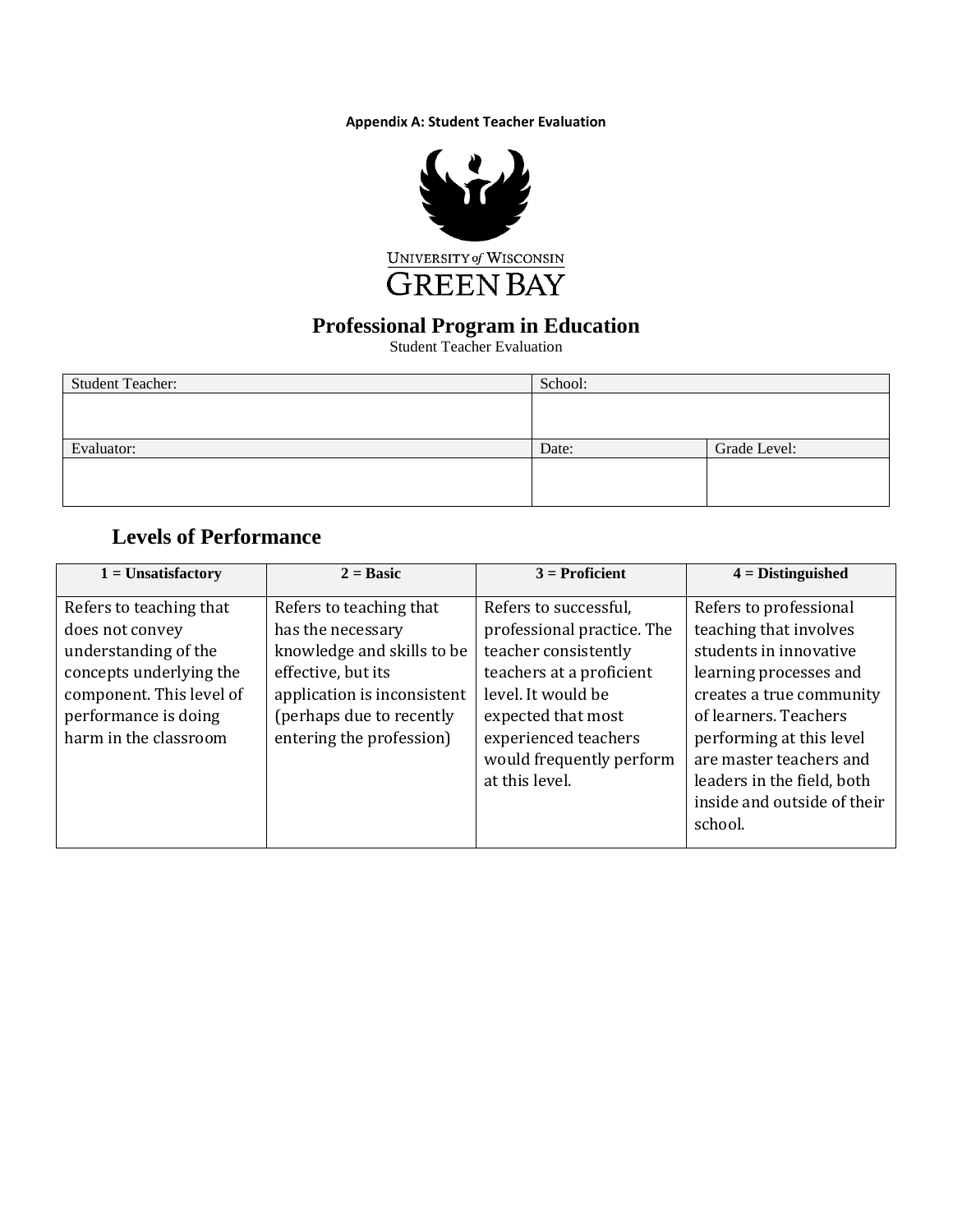| Domain 1: Planning and Preparation                                                                                                                                                                                                                                                                                                                                                                                                                                                |              |                |   |                         |
|-----------------------------------------------------------------------------------------------------------------------------------------------------------------------------------------------------------------------------------------------------------------------------------------------------------------------------------------------------------------------------------------------------------------------------------------------------------------------------------|--------------|----------------|---|-------------------------|
| Component                                                                                                                                                                                                                                                                                                                                                                                                                                                                         | $\mathbf{1}$ | $\overline{2}$ | 3 | $\overline{\mathbf{4}}$ |
| 1.a Demonstrating Knowledge Of Content and Pedagogy                                                                                                                                                                                                                                                                                                                                                                                                                               |              |                |   |                         |
| ✓<br>Adapting to the students in front of you<br>Scaffolding based on student response<br>✓<br>Teachers using vocabulary of the discipline<br>Lesson plans reflect important concepts in the discipline and knowledge of academic standards, tasks authentic to the<br>content area and accommodate prerequisite relationships among concepts and skills<br>✓<br>Classroom explanations are clear and accurate<br>Feedback to students that furthers learning                     |              |                |   |                         |
| 1.b Demonstrating Knowledge of Students                                                                                                                                                                                                                                                                                                                                                                                                                                           |              |                |   |                         |
| Artifacts that show differentiation and cultural responsiveness<br>✓<br>✓<br>Artifacts of student interests and backgrounds, learning style, outside of school commitments (work, family<br>responsibilities, etc.)<br>Differentiated expectations based on assessment data/aligned with IEPs<br>✓<br>Formal and informal information about students gathered for use in planning instruction<br>✓<br>Student interests and needs learned by the teacher for use in planning<br>✓ |              |                |   |                         |
| <b>1.c Setting Instruction Outcomes</b>                                                                                                                                                                                                                                                                                                                                                                                                                                           |              |                |   |                         |
| $\checkmark$<br>Same learning target, different pathways<br>✓<br>Students can articulate the learning target when asked<br>Targets reflect clear expectations that are aligned to grade-level standards<br>✓<br>Use of formative practices and assessments such as entry/exit slips, conferring logs, and/or writer's notebooks<br>✓<br>Outcomes of a challenging cognitive level                                                                                                 |              |                |   |                         |
| 1.d Demonstrating Knowledge Of Resources                                                                                                                                                                                                                                                                                                                                                                                                                                          |              |                |   |                         |
| Evidence of prior training or collaboration with colleagues<br>✓<br>Evidence of teacher seeking out resources (online or other people)<br>✓<br>District-provided instructional, assessment, and other materials used as appropriate<br>A wide range of texts, internet and community resources used<br>Resources are culturally responsive                                                                                                                                        |              |                |   |                         |
| <b>1.e Designing Coherent Instruction</b>                                                                                                                                                                                                                                                                                                                                                                                                                                         |              |                |   |                         |
| A variety of groupings of students used<br>✓<br>A variety of activities and instructional strategies used that reflect high-level thinking<br>✓<br>Lessons that support instructional outcomes and reflect important concepts<br>✓<br>Opportunities for student choice<br>✓                                                                                                                                                                                                       |              |                |   |                         |
| 1.f Designing Student Assessments (optional)                                                                                                                                                                                                                                                                                                                                                                                                                                      |              |                |   |                         |
| Formative assessments designed to inform minute-to-minute decision making by the teacher during instruction<br>✓<br>✓<br>Lesson plans indicate correspondence between assessments and instructional outcomes<br>Assessment types suitable to the style of outcome<br>✓<br>Variety of performance opportunities for students                                                                                                                                                       |              |                |   |                         |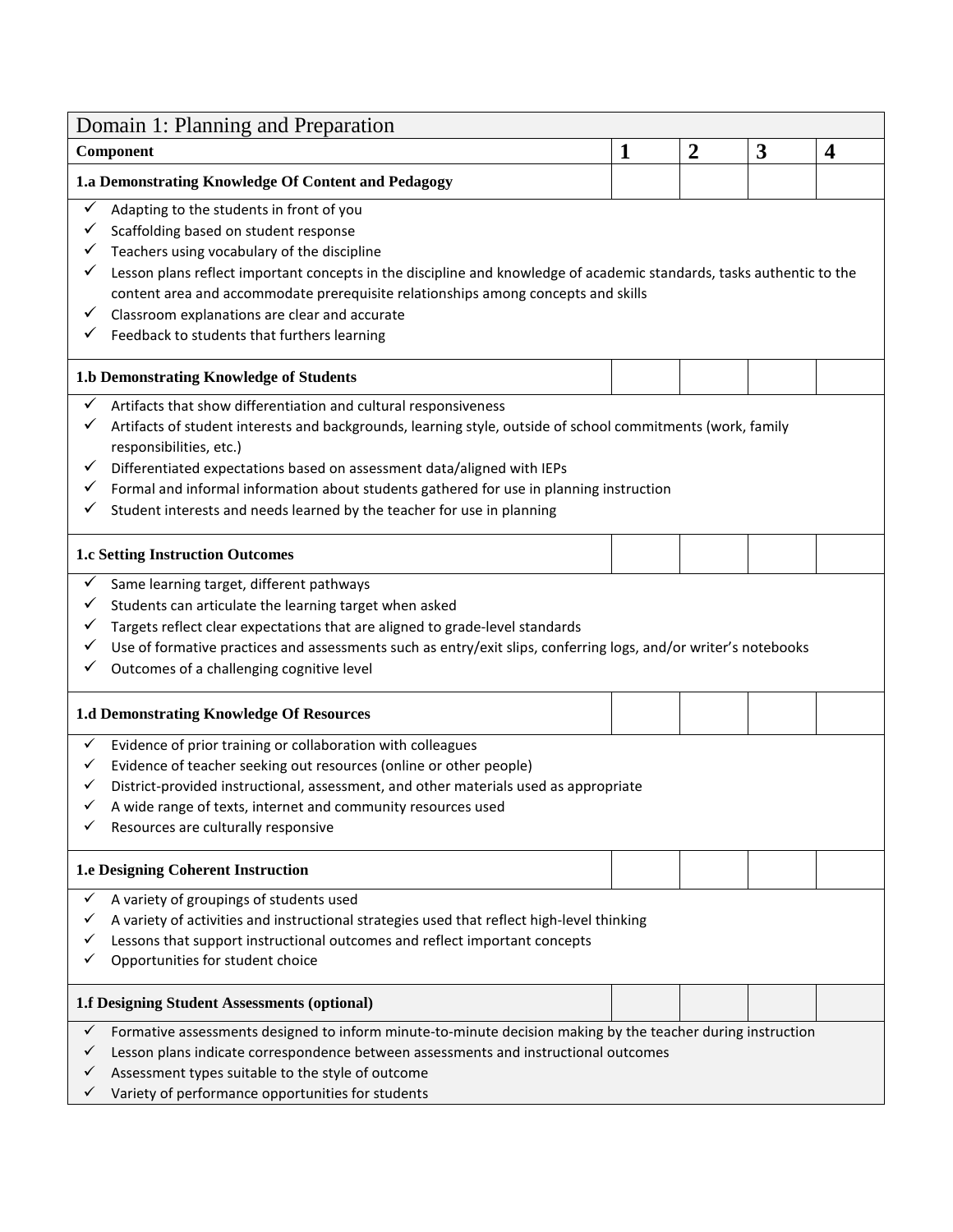$\checkmark$  Modified assessment available to individual students as needed

#### **Comments/Evidence:**

| Domain 2: The Classroom Environment                                                                                                                                                                                                                                                                                                                                                                                                                                                                                                          |   |                |   |                  |
|----------------------------------------------------------------------------------------------------------------------------------------------------------------------------------------------------------------------------------------------------------------------------------------------------------------------------------------------------------------------------------------------------------------------------------------------------------------------------------------------------------------------------------------------|---|----------------|---|------------------|
| Component                                                                                                                                                                                                                                                                                                                                                                                                                                                                                                                                    | 1 | $\overline{2}$ | 3 | $\boldsymbol{4}$ |
| 2a. Creating an environment of respect and rapport                                                                                                                                                                                                                                                                                                                                                                                                                                                                                           |   |                |   |                  |
| Active listening, respectful talk, fairness and turn taking<br>✓<br>Response to student work: Positive reinforcement, respectful feedback, displaying or using student work<br>✓<br>Acknowledgement of students' backgrounds and lives outside the classroom<br>✓<br>Body language indicative of warmth and caring shown by teacher and students<br>✓                                                                                                                                                                                        |   |                |   |                  |
| 2b. Establishing a culture for learning                                                                                                                                                                                                                                                                                                                                                                                                                                                                                                      |   |                |   |                  |
| High expectations, supported through both verbal and nonverbal behaviors, for both learning and participation<br>✓<br>Expectation of high-quality student work and for all students to participate<br>✓<br>Confidence in students' ability evident in teacher's and students' language and behaviors<br>✓<br>Expectation and recognition of effort and persistence on the part of students<br>✓<br>Student assignments demonstrate rigor, include rubrics, teacher feedback, student work samples<br>✓<br>Appropriate use of technology<br>✓ |   |                |   |                  |
| 2c. Managing classroom procedures                                                                                                                                                                                                                                                                                                                                                                                                                                                                                                            |   |                |   |                  |
| Smooth functioning of all routines<br>✓<br>little or no loss of instructional time<br>✓<br>students playing an important role in carrying out the routines; students know what to do and where to move                                                                                                                                                                                                                                                                                                                                       |   |                |   |                  |
| 2d. Managing student behavior                                                                                                                                                                                                                                                                                                                                                                                                                                                                                                                |   |                |   |                  |
| Clear standards of conduct, posted and referred to during a lesson<br>✓<br>Teacher awareness of student conduct and preventative action when needed<br>Reinforcement of positive behavior; absence of misbehavior<br>✓<br>Culturally responsive practices                                                                                                                                                                                                                                                                                    |   |                |   |                  |
| 2e. Organizing physical space (Optional)                                                                                                                                                                                                                                                                                                                                                                                                                                                                                                     |   |                |   |                  |
| $\checkmark$ Pleasant inviting atmosphere<br>safe environment accessible to all students<br>✓<br>Furniture arrangement suitable for the learning activities<br>✓<br>Effective use of physical resources, including computer technology, by both teacher and students<br>✓<br>Availability of relevant tools, such as math manipulatives or a range of texts<br>✓<br><b>Comments/Evidence:</b>                                                                                                                                                |   |                |   |                  |
|                                                                                                                                                                                                                                                                                                                                                                                                                                                                                                                                              |   |                |   |                  |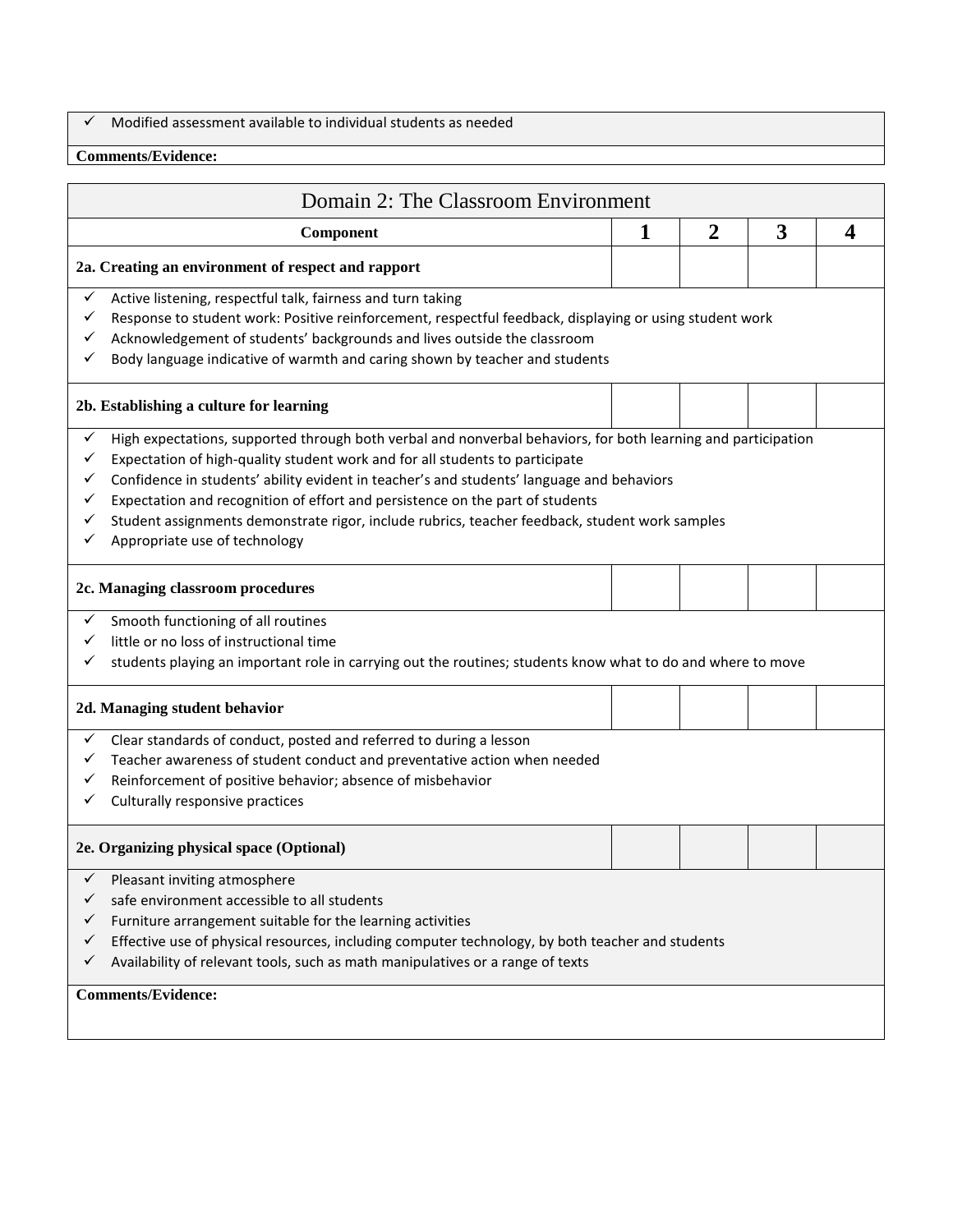| Domain 3: Instruction                                                                                                                                                                                                                                                                                                                                                                                                                                                                                                                                                                                                                                                                    |              |                |   |                  |
|------------------------------------------------------------------------------------------------------------------------------------------------------------------------------------------------------------------------------------------------------------------------------------------------------------------------------------------------------------------------------------------------------------------------------------------------------------------------------------------------------------------------------------------------------------------------------------------------------------------------------------------------------------------------------------------|--------------|----------------|---|------------------|
| Component                                                                                                                                                                                                                                                                                                                                                                                                                                                                                                                                                                                                                                                                                | $\mathbf{1}$ | $\overline{2}$ | 3 | $\boldsymbol{4}$ |
| 3a. Communicating with Students                                                                                                                                                                                                                                                                                                                                                                                                                                                                                                                                                                                                                                                          |              |                |   |                  |
| Clarity of lesson purpose<br>✓<br>Clear directions and procedures specific to the lesson activities<br>✓<br>Teacher uses precise language of the discipline when communicating with students<br>Absence of content errors and clear explanations of concepts and strategies<br>$\checkmark$<br>Communications are culturally responsive                                                                                                                                                                                                                                                                                                                                                  |              |                |   |                  |
| 3b. Using questioning and discussion techniques                                                                                                                                                                                                                                                                                                                                                                                                                                                                                                                                                                                                                                          |              |                |   |                  |
| Questions of high cognitive challenge formulated by students and teacher<br>✓<br>Effective use of student responses and ideas<br>✓<br>Discussion, with the teachers stepping out of the central, mediating role<br>✓<br>High levels of student participation in discussion<br>✓<br>Focus on the reasoning exhibited by the students in discussion, both in give-and-take with the teacher and with their<br>✓<br>classmates                                                                                                                                                                                                                                                              |              |                |   |                  |
| 3c. Engaging students in learning                                                                                                                                                                                                                                                                                                                                                                                                                                                                                                                                                                                                                                                        |              |                |   |                  |
| Activities aligned with the goals of the lesson and layered to provide multiple entry points for students<br>✓<br>Student enthusiasm, interest, thinking, problem-solving, etc.<br>✓<br>Learning tasks that are authentic to content area; that require high-level student thinking and invite students to explain<br>✓<br>their thinking; that are culturally responsive<br>Students highly motivated to work on all tasks and persistent even when the tasks are challenging<br>✓<br>Students actively "working" rather than watching while their teacher "works"<br>✓<br>Suitable pacing of the lesson: neither dragging out nor rushed, with time for closure and student reflection |              |                |   |                  |
| 3d. Using assessment in instruction                                                                                                                                                                                                                                                                                                                                                                                                                                                                                                                                                                                                                                                      |              |                |   |                  |
| Teacher pays close attention to evidence of student understanding<br>Teacher poses specifically created questions to elicit evidence of student understanding<br>Assessments are authentic to content area and are culturally responsive<br>Teacher circulates to monitor student learning and to offer feedback<br>Students assess their own work against established criteria<br>Assessment tools used and differentiated: rubrics<br>Formative/Summative assessment tools: frequency, descriptive feedback to students                                                                                                                                                                |              |                |   |                  |
| 3e. Demonstrating flexibility and responsiveness                                                                                                                                                                                                                                                                                                                                                                                                                                                                                                                                                                                                                                         |              |                |   |                  |
| Incorporation of students' interests and daily events into a lesson<br>✓<br>Teacher adjusts instruction in response to evidence of student understanding (or lack of it)<br>Teacher seizing on a teachable moment<br>Lesson Plans: use of formative assessment, use of multiple instructional strategies                                                                                                                                                                                                                                                                                                                                                                                 |              |                |   |                  |
| <b>Comments/Evidence:</b>                                                                                                                                                                                                                                                                                                                                                                                                                                                                                                                                                                                                                                                                |              |                |   |                  |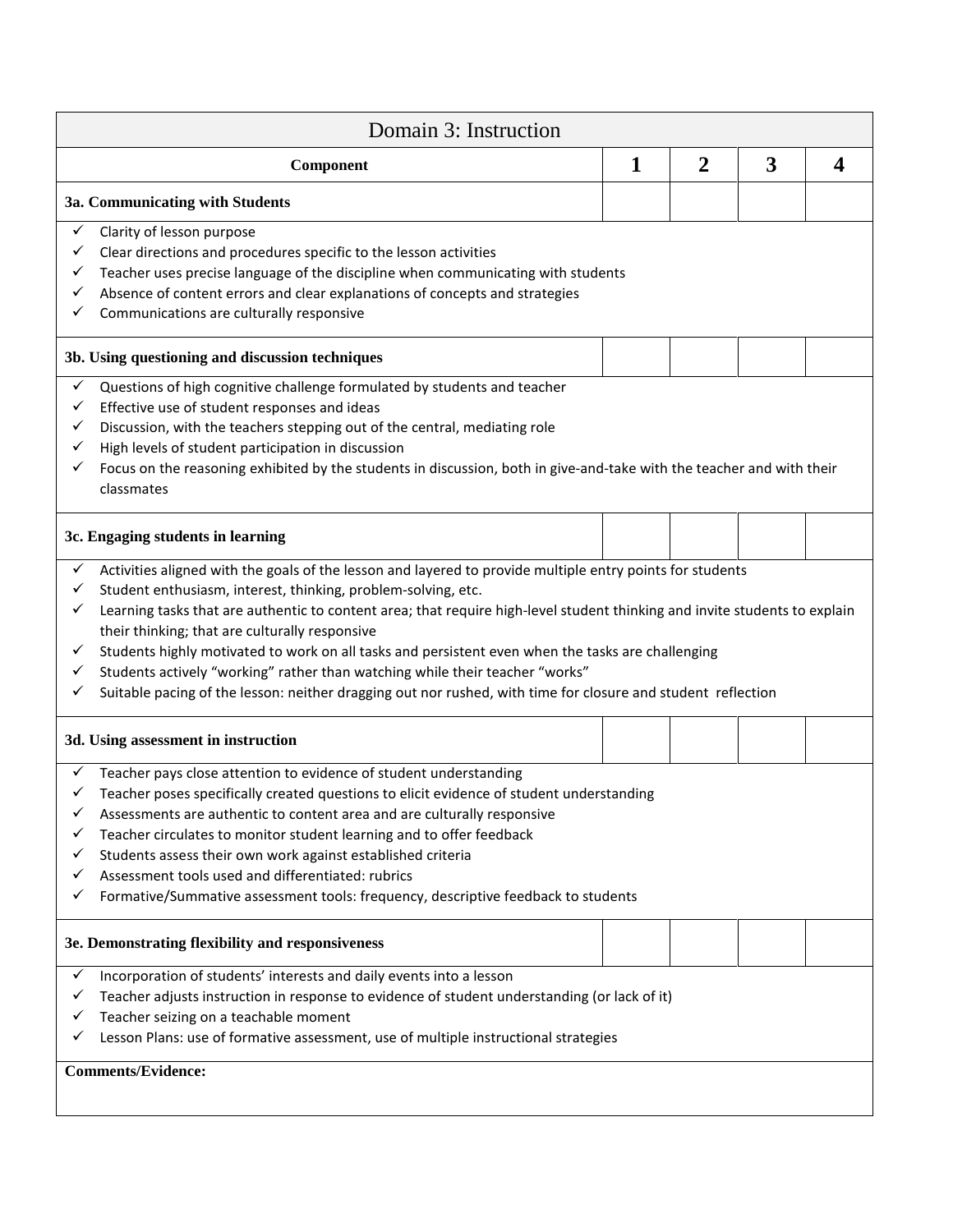| Domain 4: Professional Responsibilities                                                                                                                                                                                                                                                                                                                                                                                                                                                                                      |   |                |   |   |
|------------------------------------------------------------------------------------------------------------------------------------------------------------------------------------------------------------------------------------------------------------------------------------------------------------------------------------------------------------------------------------------------------------------------------------------------------------------------------------------------------------------------------|---|----------------|---|---|
| Component                                                                                                                                                                                                                                                                                                                                                                                                                                                                                                                    | 1 | $\overline{2}$ | 3 | 4 |
| 4a. Reflecting on teaching                                                                                                                                                                                                                                                                                                                                                                                                                                                                                                   |   |                |   |   |
| Revisions to plans<br>✓<br>Notes to self, journaling<br>✓<br>Reflection/Analysis of what went well and what didn't with lessons; specific examples provided<br>Ability to articulate strengths and areas for improvement<br>✓<br>Open to suggestion and feedback on lessons                                                                                                                                                                                                                                                  |   |                |   |   |
| 4b. Maintaining accurate records (Optional)                                                                                                                                                                                                                                                                                                                                                                                                                                                                                  |   |                |   |   |
| Logs of phone calls/ parent contacts, emails<br>$\checkmark$<br>Files containing student data (gradebook, graphs of progress, etc.)<br>✓<br>Routines and systems that track student completing of the assignments<br>✓<br>Process of maintaining accurate non-instructional needs of students                                                                                                                                                                                                                                |   |                |   |   |
| 4c. Communicating with families (Optional)                                                                                                                                                                                                                                                                                                                                                                                                                                                                                   |   |                |   |   |
| Interaction with parent groups or parent volunteers<br>Daily assignment notebooks requiring parents to sign off on assignments<br>✓<br>Frequent and culturally appropriate information sent home regarding the instructional program and student progress<br>✓<br>Two-way communication between the teacher and families<br>Opportunities for families to engage in the learning process                                                                                                                                     |   |                |   |   |
| 4d. Participating in the professional community                                                                                                                                                                                                                                                                                                                                                                                                                                                                              |   |                |   |   |
| Invitation of others into the classroom<br>✓<br>Regular teacher participation with colleagues to share and plan for student success including specialists and support<br>✓<br>staff<br>Regular teacher participation in professional development opportunities, school initiatives and community initiatives                                                                                                                                                                                                                 |   |                |   |   |
| 4e. Growing and developing professionally (Optional)                                                                                                                                                                                                                                                                                                                                                                                                                                                                         |   |                |   |   |
| Frequent teacher attendance in courses and workshops; regular academic reading<br>✓<br>Participation in learning networks with colleagues; freely shared insights<br>✓<br>Participation in professional organization supporting academic inquiry                                                                                                                                                                                                                                                                             |   |                |   |   |
| 4f. Showing professionalism (Optional)                                                                                                                                                                                                                                                                                                                                                                                                                                                                                       |   |                |   |   |
| Obtaining additional resources to support students' individual needs above and beyond normal expectations<br>Mentoring/helping/Assisting other teachers<br>v<br>Being inclusive with communicating concerns (open, honest, transparent dialogue)<br>✓<br>Having a reputation as being trustworthy and often sought as a sounding board<br>Supporting students, even in the face of difficult situations or conflicting policies<br>Challenging existing practice in order to put students first<br><b>Comments/Evidence:</b> |   |                |   |   |
|                                                                                                                                                                                                                                                                                                                                                                                                                                                                                                                              |   |                |   |   |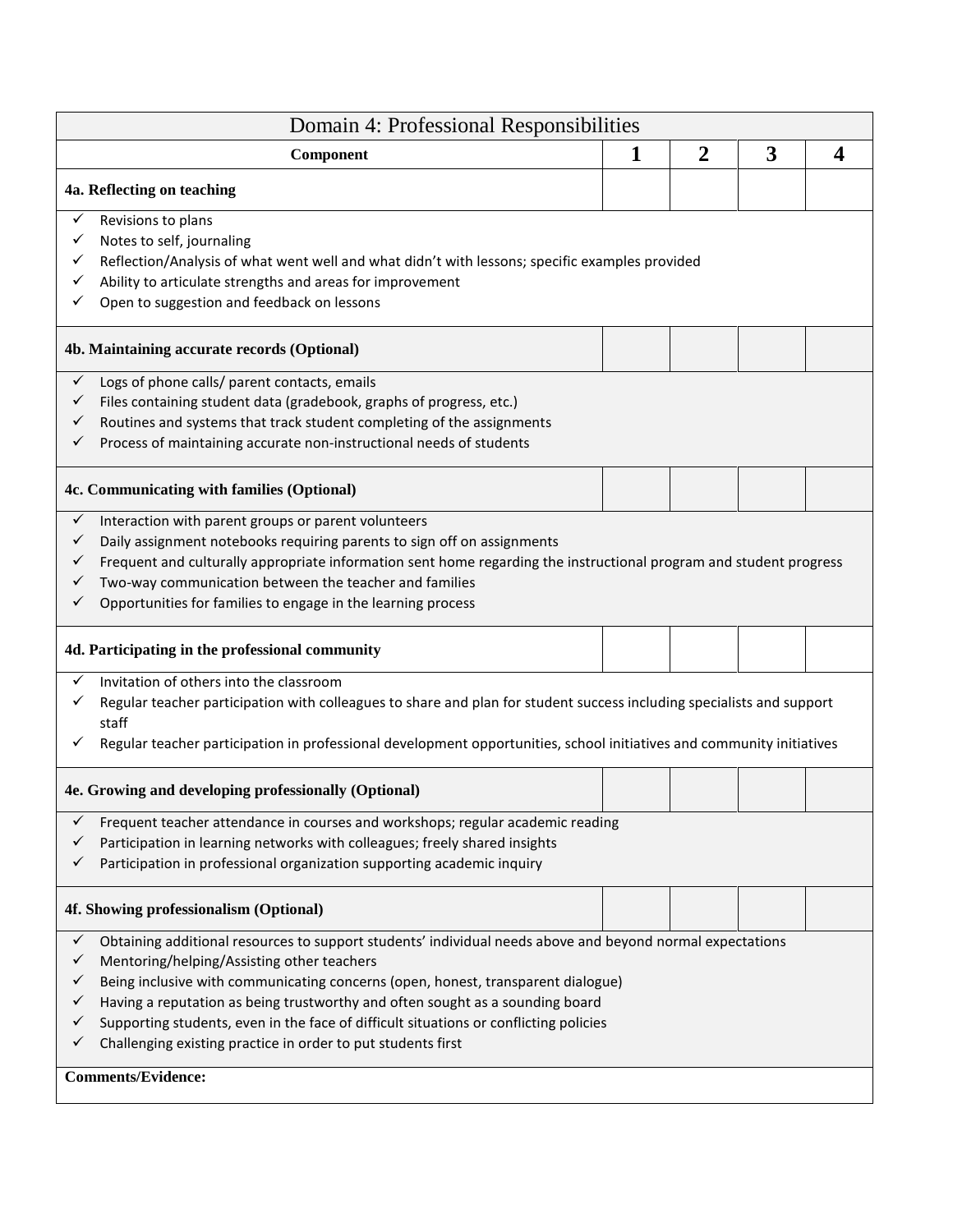| <b>Key Strengths:</b>                 | <b>Areas for Development:</b> |
|---------------------------------------|-------------------------------|
|                                       |                               |
| <b>Overall Comments of Evaluator:</b> |                               |
|                                       |                               |
|                                       |                               |
|                                       |                               |
| <b>Student Teacher Signature:</b>     | Date:                         |
|                                       |                               |
| <b>Evaluator Signature:</b>           | Date:                         |
|                                       |                               |